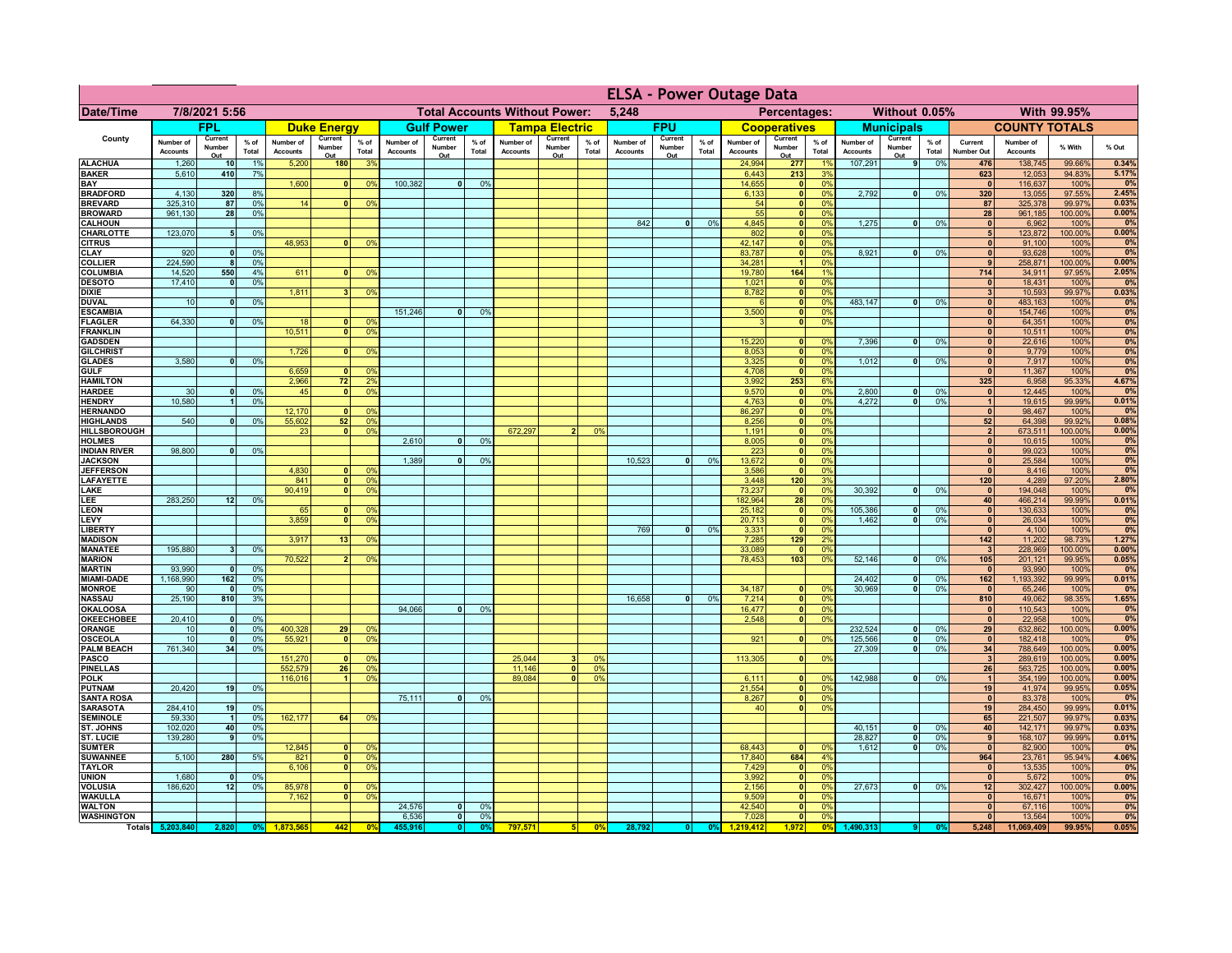## 7/8/2021 5:56 AM ELSA

| <b>Power Provider</b>                              | <b>County</b>    | <b>Number of Customers</b> | <b>Current Number Out</b> | <b>Outage Percentage</b> | <b>Estimated Restore Time</b> |
|----------------------------------------------------|------------------|----------------------------|---------------------------|--------------------------|-------------------------------|
| Florida Power and Light Company                    | <b>NASSAU</b>    | 25,190                     | 810                       | 3.22%                    | <b>TBD</b>                    |
| Suwannee Valley Electric Cooperative, Inc.         | SUWANNEE         | 17,830                     | 684                       | 3.84%                    | 24                            |
| Florida Power and Light Company                    | <b>COLUMBIA</b>  | 14,520                     | 550                       | 3.79%                    | <b>TBD</b>                    |
| Florida Power and Light Company                    | <b>BAKER</b>     | 5,610                      | 410                       | 7.31%                    | TBD                           |
| Florida Power and Light Company                    | <b>BRADFORD</b>  | 4,130                      | 320                       | 7.75%                    | <b>TBD</b>                    |
| Florida Power and Light Company                    | SUWANNEE         | 5,100                      | 280                       | 5.49%                    | <b>TBD</b>                    |
| Clay Electric Cooperative                          | <b>ALACHUA</b>   | 24,059                     | 277                       | 1.15%                    | 24                            |
|                                                    |                  |                            |                           |                          |                               |
| Suwannee Valley Electric Cooperative, Inc.         | <b>HAMILTON</b>  | 3,992                      | 253                       | 6.34%                    | 24                            |
| Clay Electric Cooperative                          | <b>BAKER</b>     | 2,765                      | 213                       | 7.70%                    | 24                            |
| Duke Energy                                        | <b>ALACHUA</b>   | 5,200                      | 180                       | 3.46%                    | <b>TBD</b>                    |
| Florida Power and Light Company                    | MIAMI-DADE       | 1,168,990                  | 162                       | 0.01%                    | <b>TBD</b>                    |
| <b>Tri-County Electric Cooperative</b>             | <b>MADISON</b>   | 7,285                      | 129                       | 1.77%                    | 24                            |
| Suwannee Valley Electric Cooperative, Inc.         | LAFAYETTE        | 3,391                      | 120                       | 3.54%                    | 24                            |
| Clay Electric Cooperative                          | <b>MARION</b>    | 16,459                     | 103                       | 0.63%                    | TBD                           |
| Florida Power and Light Company                    | <b>BREVARD</b>   | 325,310                    | 87                        | 0.03%                    | <b>TBD</b>                    |
| Clay Electric Cooperative                          | COLUMBIA         | 17,751                     | 83                        | 0.47%                    | 24                            |
| Suwannee Valley Electric Cooperative, Inc.         | <b>COLUMBIA</b>  | 2,029                      | 81                        | 3.99%                    | 24                            |
| Duke Energy                                        | <b>HAMILTON</b>  | 2,966                      | 72                        | 2.43%                    | TBD                           |
| <b>Duke Energy</b>                                 | SEMINOLE         | 162,177                    | 64                        | 0.04%                    | <b>TBD</b>                    |
| Duke Energy                                        | <b>HIGHLANDS</b> | 55,602                     | 52                        | 0.09%                    | TBD                           |
| Florida Power and Light Company                    | ST. JOHNS        | 102,020                    | 40                        | 0.04%                    | <b>TBD</b>                    |
| Florida Power and Light Company                    | PALM BEACH       | 761,340                    | 34                        | 0.00%                    | TBD                           |
| <b>Duke Energy</b>                                 | ORANGE           | 400,328                    | 29                        | 0.01%                    | <b>TBD</b>                    |
| Florida Power and Light Company                    | <b>BROWARD</b>   | 961,130                    | 28                        | 0.00%                    | <b>TBD</b>                    |
| Lee County Electric Cooperative                    | LEE              | 182,964                    | 28                        | 0.02%                    | <b>TBD</b>                    |
|                                                    |                  |                            |                           |                          |                               |
| Duke Energy                                        | PINELLAS         | 552,579                    | 26                        | 0.00%                    | TBD                           |
| Florida Power and Light Company                    | PUTNAM           | 20,420                     | 19                        | 0.09%                    | <b>TBD</b>                    |
| Florida Power and Light Company                    | SARASOTA         | 284,410                    | 19                        | 0.01%                    | <b>TBD</b>                    |
| <b>Duke Energy</b>                                 | <b>MADISON</b>   | 3,917                      | 13                        | 0.33%                    | <b>TBD</b>                    |
| Florida Power and Light Company                    | <b>LEE</b>       | 283,250                    | 12                        | 0.00%                    | <b>TBD</b>                    |
| Florida Power and Light Company                    | <b>VOLUSIA</b>   | 186,620                    | 12                        | 0.01%                    | <b>TBD</b>                    |
| Florida Power and Light Company                    | <b>ALACHUA</b>   | 1,260                      | 10                        | 0.79%                    | TBD                           |
| Gainesville (Gainesville Regional Utilities - GRU) | <b>ALACHUA</b>   | 100,600                    | 9                         | 0.01%                    | <b>TBD</b>                    |
| Florida Power and Light Company                    | ST. LUCIE        | 139,280                    | 9                         | 0.01%                    | <b>TBD</b>                    |
| Florida Power and Light Company                    | <b>COLLIER</b>   | 224,590                    | $\bf 8$                   | 0.00%                    | <b>TBD</b>                    |
| Florida Power and Light Company                    | CHARLOTTE        | 123,070                    | 5                         | 0.00%                    | <b>TBD</b>                    |
| <b>Duke Energy</b>                                 | <b>DIXIE</b>     | 1,811                      | $\overline{\mathbf{3}}$   | 0.17%                    | <b>TBD</b>                    |
| Florida Power and Light Company                    | MANATEE          | 195,880                    | 3                         | 0.00%                    | <b>TBD</b>                    |
| Tampa Electric Company                             | PASCO            | 25,044                     | $\overline{\mathbf{3}}$   | 0.01%                    | $24$                          |
| Tampa Electric Company                             | HILLSBOROUGH     | 672,297                    | $\overline{2}$            | 0.00%                    | $24$                          |
| <b>Duke Energy</b>                                 | <b>MARION</b>    | 70,522                     | $\overline{2}$            | 0.00%                    | <b>TBD</b>                    |
| Lee County Electric Cooperative                    | <b>COLLIER</b>   | 34,281                     | $\mathbf{1}$              | 0.00%                    | <b>TBD</b>                    |
| Florida Power and Light Company                    | <b>HENDRY</b>    | 10,580                     | $\mathbf{1}$              | 0.01%                    | <b>TBD</b>                    |
| Duke Energy                                        | <b>POLK</b>      | 116,016                    | $\mathbf{1}$              | 0.00%                    | TBD                           |
|                                                    | SEMINOLE         | 59,330                     | $\mathbf{1}$              | 0.00%                    | <b>TBD</b>                    |
| Florida Power and Light Company                    |                  |                            |                           |                          |                               |
| Central Florida Electric Cooperative               | <b>ALACHUA</b>   | 935                        | $\pmb{0}$                 | 0.00%                    | 24                            |
| City of Alachua                                    | <b>ALACHUA</b>   | 4,506                      | $\pmb{0}$                 | 0.00%                    | <b>TBD</b>                    |
| City of Newberry                                   | <b>ALACHUA</b>   | 2,185                      | $\mathsf 0$               | 0.00%                    | TBD                           |
| Okefenoke Rural Electric Membership Corporation    | <b>BAKER</b>     | 3,678                      | $\mathbf 0$               | 0.00%                    | 24                            |
| Duke Energy                                        | BAY              | 1,600                      | 0                         | 0.00%                    | TBD                           |
| Gulf Coast Electric Cooperative, Inc.              | BAY              | 14,655                     | $\mathbf 0$               | 0.00%                    | <b>TBD</b>                    |
| <b>Gulf Power Company</b>                          | BAY              | 100,382                    | $\pmb{0}$                 | 0.00%                    | Restored                      |
| City of Starke                                     | <b>BRADFORD</b>  | 2,792                      | $\pmb{0}$                 | 0.00%                    | <b>TBD</b>                    |
| Clay Electric Cooperative                          | <b>BRADFORD</b>  | 6,133                      | $\pmb{0}$                 | 0.00%                    | TBD                           |
| <b>Duke Energy</b>                                 | <b>BREVARD</b>   | 14                         | $\mathbf 0$               | 0.00%                    | <b>TBD</b>                    |
| Peace River Electric Cooperative, Inc.             | <b>BREVARD</b>   | 54                         | $\pmb{0}$                 | 0.00%                    | TBD                           |
| Lee County Electric Cooperative                    | <b>BROWARD</b>   | 55                         | $\mathbf 0$               | 0.00%                    | <b>TBD</b>                    |
| City of Blountstown                                | CALHOUN          | 1,275                      | 0                         | 0.00%                    | TBD                           |
| Florida Public Utilities Corporation               | CALHOUN          | 842                        | $\pmb{0}$                 | 0.00%                    | Restored                      |
| Gulf Coast Electric Cooperative, Inc.              | CALHOUN          | 2,013                      | 0                         | 0.00%                    | TBD                           |
| West Florida Electric Cooperative, Inc.            | CALHOUN          | 2,832                      | $\pmb{0}$                 | 0.00%                    | <b>TBD</b>                    |
| Lee County Electric Cooperative                    | CHARLOTTE        | 802                        | 0                         | 0.00%                    | TBD                           |
|                                                    |                  |                            | $\mathbf 0$               |                          | <b>TBD</b>                    |
| Duke Energy                                        | <b>CITRUS</b>    | 48,953                     |                           | 0.00%                    |                               |
| Sumter Electric Cooperative, Inc.                  | <b>CITRUS</b>    | 15,647                     | 0                         | 0.00%                    | TBD                           |
| Withlacoochee River Electric Cooperative, Inc.     | <b>CITRUS</b>    | 26,500                     | $\pmb{0}$                 | 0.00%                    | TBD                           |
| Clay Electric Cooperative                          | <b>CLAY</b>      | 83,787                     | $\pmb{0}$                 | 0.00%                    | 24                            |
| Florida Power and Light Company                    | <b>CLAY</b>      | 920                        | $\mathbf 0$               | 0.00%                    | TBD                           |
| Green Cove Springs Electric                        | CLAY             | 4,041                      | 0                         | 0.00%                    | TBD                           |
| Jacksonville (JEA)                                 | <b>CLAY</b>      | 4,880                      | $\mathbf 0$               | 0.00%                    | <b>TBD</b>                    |
| Duke Energy                                        | COLUMBIA         | 611                        | 0                         | 0.00%                    | TBD                           |
| Florida Power and Light Company                    | <b>DESOTO</b>    | 17,410                     | $\mathbf 0$               | 0.00%                    | <b>TBD</b>                    |
| Peace River Electric Cooperative, Inc.             | <b>DESOTO</b>    | 1,021                      | 0                         | 0.00%                    | TBD                           |
| Central Florida Electric Cooperative               | <b>DIXIE</b>     | 8,143                      | $\mathbf 0$               | 0.00%                    | 24                            |
|                                                    |                  |                            |                           |                          |                               |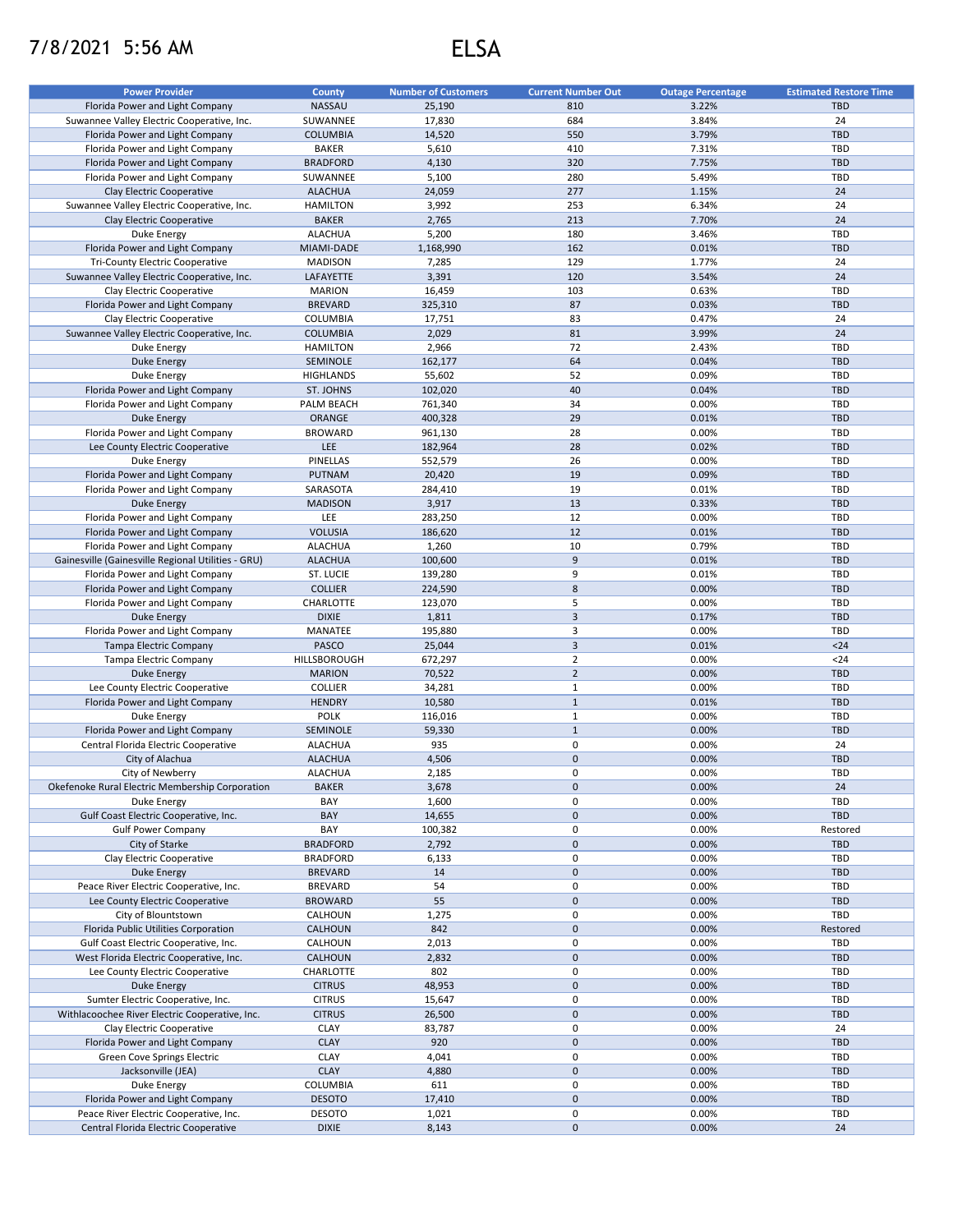## 7/8/2021 5:56 AM ELSA

| <b>DIXIE</b><br>Tri-County Electric Cooperative<br>639<br>0.00%<br>24<br><b>DUVAL</b><br>$\mathbf 0$<br>Clay Electric Cooperative<br>6<br>0.00%<br><b>TBD</b><br><b>DUVAL</b><br>10<br>0<br>0.00%<br>TBD<br>Florida Power and Light Company<br><b>DUVAL</b><br>464,250<br>$\mathbf{0}$<br>0.00%<br><b>TBD</b><br>Jacksonville (JEA)<br><b>DUVAL</b><br>0<br>TBD<br>Jacksonville Beach (Beaches Energy Services)<br>18,897<br>0.00%<br>$\mathbf 0$<br><b>ESCAMBIA</b><br>3,500<br>0.00%<br><b>TBD</b><br>Escambia River Electric Cooperative, Inc.<br><b>ESCAMBIA</b><br>151,246<br>0<br>0.00%<br><b>Gulf Power Company</b><br>Restored<br>$\mathsf 3$<br>0<br>0.00%<br><b>TBD</b><br>Clay Electric Cooperative<br><b>FLAGLER</b><br>18<br>0<br><b>FLAGLER</b><br>0.00%<br>TBD<br>Duke Energy<br>$\pmb{0}$<br>0.00%<br><b>TBD</b><br>Florida Power and Light Company<br><b>FLAGLER</b><br>64,330<br>0<br>TBD<br>Duke Energy<br><b>FRANKLIN</b><br>10,511<br>0.00%<br>$\mathbf 0$<br>0.00%<br><b>TBD</b><br>Chattahoochee Electric<br><b>GADSDEN</b><br>1,173<br>0<br>City of Havana<br>GADSDEN<br>1,455<br>0.00%<br>TBD<br>0<br>0.00%<br>City of Quincy<br><b>GADSDEN</b><br>4,768<br><b>TBD</b><br>0<br>Talquin Electric Cooperative, Inc.<br>GADSDEN<br>15,220<br>0.00%<br>TBD<br>$\mathbf 0$<br>0.00%<br>Central Florida Electric Cooperative<br><b>GILCHRIST</b><br>8,048<br>24<br>0<br>0.00%<br>TBD<br>Clay Electric Cooperative<br><b>GILCHRIST</b><br>5<br>$\mathbf 0$<br>0.00%<br><b>TBD</b><br>Duke Energy<br><b>GILCHRIST</b><br>1,726<br>0<br>0.00%<br>TBD<br>City of Moore Haven<br><b>GLADES</b><br>1,012<br>$\mathbf 0$<br><b>GLADES</b><br>3,580<br>0.00%<br><b>TBD</b><br>Florida Power and Light Company<br><b>GLADES</b><br>0<br>0.00%<br>TBD<br>Glades Electric Cooperative, Inc.<br>3,325<br>$\pmb{0}$<br><b>GULF</b><br>0.00%<br><b>TBD</b><br>Duke Energy<br>6,659<br><b>GULF</b><br>0<br>0.00%<br>TBD<br>Gulf Coast Electric Cooperative, Inc.<br>4,708<br>$\mathbf 0$<br>City of Wauchula<br><b>HARDEE</b><br>0.00%<br><b>TBD</b><br>2,800<br>45<br>0<br>0.00%<br>Duke Energy<br>HARDEE<br>TBD<br>$\mathbf 0$<br>Florida Power and Light Company<br>30<br>0.00%<br><b>TBD</b><br><b>HARDEE</b><br>$\pmb{0}$<br><b>HARDEE</b><br>0<br>TBD<br>Glades Electric Cooperative, Inc.<br>$\mathbf 0$<br>Peace River Electric Cooperative, Inc.<br><b>HARDEE</b><br>0.00%<br><b>TBD</b><br>9,570<br><b>HENDRY</b><br>0<br>0.00%<br>TBD<br>City of Clewiston<br>4,272<br><b>HENDRY</b><br>4,009<br>0<br>0.00%<br><b>TBD</b><br>Glades Electric Cooperative, Inc.<br><b>HENDRY</b><br>754<br>0<br>0.00%<br>TBD<br>Lee County Electric Cooperative<br>12,170<br>0<br><b>TBD</b><br><b>Duke Energy</b><br><b>HERNANDO</b><br>0.00%<br>191<br>0<br>0.00%<br>TBD<br>Sumter Electric Cooperative, Inc.<br><b>HERNANDO</b><br>$\pmb{0}$<br>24<br>Withlacoochee River Electric Cooperative, Inc.<br><b>HERNANDO</b><br>86,106<br>0.00%<br>540<br>0<br>0.00%<br>TBD<br>Florida Power and Light Company<br><b>HIGHLANDS</b><br>0<br>Glades Electric Cooperative, Inc.<br>7,945<br>0.00%<br><b>TBD</b><br><b>HIGHLANDS</b><br>311<br>0<br>TBD<br>Peace River Electric Cooperative, Inc.<br><b>HIGHLANDS</b><br>0.00%<br>23<br>0<br><b>Duke Energy</b><br>HILLSBOROUGH<br>0.00%<br><b>TBD</b><br>0<br>0.00%<br>TBD<br>Peace River Electric Cooperative, Inc.<br>HILLSBOROUGH<br>1,191<br>321<br>$\mathbf 0$<br>0.00%<br><b>TBD</b><br>Choctawhatchee Electric Cooperative<br><b>HOLMES</b><br>0<br>0.00%<br><b>Gulf Power Company</b><br><b>HOLMES</b><br>2,610<br>Restored<br><b>HOLMES</b><br>7,684<br>$\mathbf 0$<br>0.00%<br><b>TBD</b><br>West Florida Electric Cooperative, Inc.<br>0<br>TBD<br>City of Vero Beach<br><b>INDIAN RIVER</b><br>0<br>$\mathbf 0$<br>98,800<br>0.00%<br><b>TBD</b><br>Florida Power and Light Company<br><b>INDIAN RIVER</b><br>0<br>223<br>0.00%<br>TBD<br>Peace River Electric Cooperative, Inc.<br><b>INDIAN RIVER</b><br>$\mathbf 0$<br><b>JACKSON</b><br>10,523<br>0.00%<br>Restored<br>Florida Public Utilities Corporation<br>51<br>0<br>TBD<br>Gulf Coast Electric Cooperative, Inc.<br><b>JACKSON</b><br>0.00%<br>0<br><b>JACKSON</b><br>1,389<br>0.00%<br>Restored<br><b>Gulf Power Company</b><br>0<br>TBD<br><b>JACKSON</b><br>13,621<br>0.00%<br>West Florida Electric Cooperative, Inc.<br>Duke Energy<br><b>JEFFERSON</b><br>4,830<br>0<br>0.00%<br><b>TBD</b><br>0<br>0.00%<br>24<br>Tri-County Electric Cooperative<br><b>JEFFERSON</b><br>3,586<br>0<br><b>TBD</b><br>Central Florida Electric Cooperative<br>10<br>0.00%<br>LAFAYETTE<br>841<br>0<br>0.00%<br>TBD<br>Duke Energy<br>LAFAYETTE<br>0<br><b>Tri-County Electric Cooperative</b><br>47<br>0.00%<br><b>TBD</b><br>LAFAYETTE<br>0<br>TBD<br>City of Leesburg<br>LAKE<br>24,500<br>0.00%<br>$\mathbf 0$<br>City of Mount Dora<br>LAKE<br>0.00%<br><b>TBD</b><br>5,892<br>Clay Electric Cooperative<br>0<br>TBD<br>LAKE<br>2,284<br>0.00%<br>LAKE<br>0<br>0.00%<br><b>TBD</b><br><b>Duke Energy</b><br>90,419<br>0<br>Sumter Electric Cooperative, Inc.<br>LAKE<br>70,953<br>0.00%<br>TBD<br>0<br><b>TBD</b><br>City of Tallahassee<br><b>LEON</b><br>105,386<br>0.00%<br>65<br>0<br>Duke Energy<br>LEON<br>0.00%<br>TBD<br>Talquin Electric Cooperative, Inc.<br>LEON<br>25,182<br>0<br><b>TBD</b><br>0.00%<br>LEVY<br>0<br>Central Florida Electric Cooperative<br>18,371<br>0.00%<br>24<br>0<br>0.00%<br>City of Williston<br><b>LEVY</b><br>1,462<br><b>TBD</b><br>0<br>Clay Electric Cooperative<br>LEVY<br>671<br>0.00%<br>TBD<br>LEVY<br>0<br>0.00%<br>Duke Energy<br>3,859<br><b>TBD</b><br>Sumter Electric Cooperative, Inc.<br>0<br>0.00%<br>TBD<br>LEVY<br>1,671<br>0<br>Florida Public Utilities Corporation<br>769<br>0.00%<br><b>LIBERTY</b><br>Restored<br>0<br>0.00%<br>TBD<br>Talquin Electric Cooperative, Inc.<br>LIBERTY<br>3,331<br>0<br>0.00%<br><b>TBD</b><br>Peace River Electric Cooperative, Inc.<br>MANATEE<br>33,089<br>0<br>9<br>Central Florida Electric Cooperative<br><b>MARION</b><br>0.00%<br>TBD<br>$\mathbf 0$<br><b>TBD</b><br>Ocala (Ocala Electric Utility)<br><b>MARION</b><br>52,146<br>0.00%<br>0<br>Sumter Electric Cooperative, Inc.<br><b>MARION</b><br>61,985<br>0.00%<br>TBD<br>0<br>93,990<br>TBD<br>Florida Power and Light Company<br><b>MARTIN</b><br>0.00% |  | $\mathbf 0$ |  |
|------------------------------------------------------------------------------------------------------------------------------------------------------------------------------------------------------------------------------------------------------------------------------------------------------------------------------------------------------------------------------------------------------------------------------------------------------------------------------------------------------------------------------------------------------------------------------------------------------------------------------------------------------------------------------------------------------------------------------------------------------------------------------------------------------------------------------------------------------------------------------------------------------------------------------------------------------------------------------------------------------------------------------------------------------------------------------------------------------------------------------------------------------------------------------------------------------------------------------------------------------------------------------------------------------------------------------------------------------------------------------------------------------------------------------------------------------------------------------------------------------------------------------------------------------------------------------------------------------------------------------------------------------------------------------------------------------------------------------------------------------------------------------------------------------------------------------------------------------------------------------------------------------------------------------------------------------------------------------------------------------------------------------------------------------------------------------------------------------------------------------------------------------------------------------------------------------------------------------------------------------------------------------------------------------------------------------------------------------------------------------------------------------------------------------------------------------------------------------------------------------------------------------------------------------------------------------------------------------------------------------------------------------------------------------------------------------------------------------------------------------------------------------------------------------------------------------------------------------------------------------------------------------------------------------------------------------------------------------------------------------------------------------------------------------------------------------------------------------------------------------------------------------------------------------------------------------------------------------------------------------------------------------------------------------------------------------------------------------------------------------------------------------------------------------------------------------------------------------------------------------------------------------------------------------------------------------------------------------------------------------------------------------------------------------------------------------------------------------------------------------------------------------------------------------------------------------------------------------------------------------------------------------------------------------------------------------------------------------------------------------------------------------------------------------------------------------------------------------------------------------------------------------------------------------------------------------------------------------------------------------------------------------------------------------------------------------------------------------------------------------------------------------------------------------------------------------------------------------------------------------------------------------------------------------------------------------------------------------------------------------------------------------------------------------------------------------------------------------------------------------------------------------------------------------------------------------------------------------------------------------------------------------------------------------------------------------------------------------------------------------------------------------------------------------------------------------------------------------------------------------------------------------------------------------------------------------------------------------------------------------------------------------------------------------------------------------------------------------------------------------------------------------------------------------------------------------------------------------------------------------------------------------------------------------------------------------------------------------------------------------------------------------------------------------------------------------------------------------------------------------------------------------------------------------------------------------------------------------------------------------------------------------------------------------------------------------------------------------------------------------------------------------------------------------------------------------------------------------------------------------------------------------------------------------------------------------------------------------------------------------------------------------------------------------------------------------|--|-------------|--|
|                                                                                                                                                                                                                                                                                                                                                                                                                                                                                                                                                                                                                                                                                                                                                                                                                                                                                                                                                                                                                                                                                                                                                                                                                                                                                                                                                                                                                                                                                                                                                                                                                                                                                                                                                                                                                                                                                                                                                                                                                                                                                                                                                                                                                                                                                                                                                                                                                                                                                                                                                                                                                                                                                                                                                                                                                                                                                                                                                                                                                                                                                                                                                                                                                                                                                                                                                                                                                                                                                                                                                                                                                                                                                                                                                                                                                                                                                                                                                                                                                                                                                                                                                                                                                                                                                                                                                                                                                                                                                                                                                                                                                                                                                                                                                                                                                                                                                                                                                                                                                                                                                                                                                                                                                                                                                                                                                                                                                                                                                                                                                                                                                                                                                                                                                                                                                                                                                                                                                                                                                                                                                                                                                                                                                                                                                                                              |  |             |  |
|                                                                                                                                                                                                                                                                                                                                                                                                                                                                                                                                                                                                                                                                                                                                                                                                                                                                                                                                                                                                                                                                                                                                                                                                                                                                                                                                                                                                                                                                                                                                                                                                                                                                                                                                                                                                                                                                                                                                                                                                                                                                                                                                                                                                                                                                                                                                                                                                                                                                                                                                                                                                                                                                                                                                                                                                                                                                                                                                                                                                                                                                                                                                                                                                                                                                                                                                                                                                                                                                                                                                                                                                                                                                                                                                                                                                                                                                                                                                                                                                                                                                                                                                                                                                                                                                                                                                                                                                                                                                                                                                                                                                                                                                                                                                                                                                                                                                                                                                                                                                                                                                                                                                                                                                                                                                                                                                                                                                                                                                                                                                                                                                                                                                                                                                                                                                                                                                                                                                                                                                                                                                                                                                                                                                                                                                                                                              |  |             |  |
|                                                                                                                                                                                                                                                                                                                                                                                                                                                                                                                                                                                                                                                                                                                                                                                                                                                                                                                                                                                                                                                                                                                                                                                                                                                                                                                                                                                                                                                                                                                                                                                                                                                                                                                                                                                                                                                                                                                                                                                                                                                                                                                                                                                                                                                                                                                                                                                                                                                                                                                                                                                                                                                                                                                                                                                                                                                                                                                                                                                                                                                                                                                                                                                                                                                                                                                                                                                                                                                                                                                                                                                                                                                                                                                                                                                                                                                                                                                                                                                                                                                                                                                                                                                                                                                                                                                                                                                                                                                                                                                                                                                                                                                                                                                                                                                                                                                                                                                                                                                                                                                                                                                                                                                                                                                                                                                                                                                                                                                                                                                                                                                                                                                                                                                                                                                                                                                                                                                                                                                                                                                                                                                                                                                                                                                                                                                              |  |             |  |
|                                                                                                                                                                                                                                                                                                                                                                                                                                                                                                                                                                                                                                                                                                                                                                                                                                                                                                                                                                                                                                                                                                                                                                                                                                                                                                                                                                                                                                                                                                                                                                                                                                                                                                                                                                                                                                                                                                                                                                                                                                                                                                                                                                                                                                                                                                                                                                                                                                                                                                                                                                                                                                                                                                                                                                                                                                                                                                                                                                                                                                                                                                                                                                                                                                                                                                                                                                                                                                                                                                                                                                                                                                                                                                                                                                                                                                                                                                                                                                                                                                                                                                                                                                                                                                                                                                                                                                                                                                                                                                                                                                                                                                                                                                                                                                                                                                                                                                                                                                                                                                                                                                                                                                                                                                                                                                                                                                                                                                                                                                                                                                                                                                                                                                                                                                                                                                                                                                                                                                                                                                                                                                                                                                                                                                                                                                                              |  |             |  |
|                                                                                                                                                                                                                                                                                                                                                                                                                                                                                                                                                                                                                                                                                                                                                                                                                                                                                                                                                                                                                                                                                                                                                                                                                                                                                                                                                                                                                                                                                                                                                                                                                                                                                                                                                                                                                                                                                                                                                                                                                                                                                                                                                                                                                                                                                                                                                                                                                                                                                                                                                                                                                                                                                                                                                                                                                                                                                                                                                                                                                                                                                                                                                                                                                                                                                                                                                                                                                                                                                                                                                                                                                                                                                                                                                                                                                                                                                                                                                                                                                                                                                                                                                                                                                                                                                                                                                                                                                                                                                                                                                                                                                                                                                                                                                                                                                                                                                                                                                                                                                                                                                                                                                                                                                                                                                                                                                                                                                                                                                                                                                                                                                                                                                                                                                                                                                                                                                                                                                                                                                                                                                                                                                                                                                                                                                                                              |  |             |  |
|                                                                                                                                                                                                                                                                                                                                                                                                                                                                                                                                                                                                                                                                                                                                                                                                                                                                                                                                                                                                                                                                                                                                                                                                                                                                                                                                                                                                                                                                                                                                                                                                                                                                                                                                                                                                                                                                                                                                                                                                                                                                                                                                                                                                                                                                                                                                                                                                                                                                                                                                                                                                                                                                                                                                                                                                                                                                                                                                                                                                                                                                                                                                                                                                                                                                                                                                                                                                                                                                                                                                                                                                                                                                                                                                                                                                                                                                                                                                                                                                                                                                                                                                                                                                                                                                                                                                                                                                                                                                                                                                                                                                                                                                                                                                                                                                                                                                                                                                                                                                                                                                                                                                                                                                                                                                                                                                                                                                                                                                                                                                                                                                                                                                                                                                                                                                                                                                                                                                                                                                                                                                                                                                                                                                                                                                                                                              |  |             |  |
|                                                                                                                                                                                                                                                                                                                                                                                                                                                                                                                                                                                                                                                                                                                                                                                                                                                                                                                                                                                                                                                                                                                                                                                                                                                                                                                                                                                                                                                                                                                                                                                                                                                                                                                                                                                                                                                                                                                                                                                                                                                                                                                                                                                                                                                                                                                                                                                                                                                                                                                                                                                                                                                                                                                                                                                                                                                                                                                                                                                                                                                                                                                                                                                                                                                                                                                                                                                                                                                                                                                                                                                                                                                                                                                                                                                                                                                                                                                                                                                                                                                                                                                                                                                                                                                                                                                                                                                                                                                                                                                                                                                                                                                                                                                                                                                                                                                                                                                                                                                                                                                                                                                                                                                                                                                                                                                                                                                                                                                                                                                                                                                                                                                                                                                                                                                                                                                                                                                                                                                                                                                                                                                                                                                                                                                                                                                              |  |             |  |
|                                                                                                                                                                                                                                                                                                                                                                                                                                                                                                                                                                                                                                                                                                                                                                                                                                                                                                                                                                                                                                                                                                                                                                                                                                                                                                                                                                                                                                                                                                                                                                                                                                                                                                                                                                                                                                                                                                                                                                                                                                                                                                                                                                                                                                                                                                                                                                                                                                                                                                                                                                                                                                                                                                                                                                                                                                                                                                                                                                                                                                                                                                                                                                                                                                                                                                                                                                                                                                                                                                                                                                                                                                                                                                                                                                                                                                                                                                                                                                                                                                                                                                                                                                                                                                                                                                                                                                                                                                                                                                                                                                                                                                                                                                                                                                                                                                                                                                                                                                                                                                                                                                                                                                                                                                                                                                                                                                                                                                                                                                                                                                                                                                                                                                                                                                                                                                                                                                                                                                                                                                                                                                                                                                                                                                                                                                                              |  |             |  |
|                                                                                                                                                                                                                                                                                                                                                                                                                                                                                                                                                                                                                                                                                                                                                                                                                                                                                                                                                                                                                                                                                                                                                                                                                                                                                                                                                                                                                                                                                                                                                                                                                                                                                                                                                                                                                                                                                                                                                                                                                                                                                                                                                                                                                                                                                                                                                                                                                                                                                                                                                                                                                                                                                                                                                                                                                                                                                                                                                                                                                                                                                                                                                                                                                                                                                                                                                                                                                                                                                                                                                                                                                                                                                                                                                                                                                                                                                                                                                                                                                                                                                                                                                                                                                                                                                                                                                                                                                                                                                                                                                                                                                                                                                                                                                                                                                                                                                                                                                                                                                                                                                                                                                                                                                                                                                                                                                                                                                                                                                                                                                                                                                                                                                                                                                                                                                                                                                                                                                                                                                                                                                                                                                                                                                                                                                                                              |  |             |  |
|                                                                                                                                                                                                                                                                                                                                                                                                                                                                                                                                                                                                                                                                                                                                                                                                                                                                                                                                                                                                                                                                                                                                                                                                                                                                                                                                                                                                                                                                                                                                                                                                                                                                                                                                                                                                                                                                                                                                                                                                                                                                                                                                                                                                                                                                                                                                                                                                                                                                                                                                                                                                                                                                                                                                                                                                                                                                                                                                                                                                                                                                                                                                                                                                                                                                                                                                                                                                                                                                                                                                                                                                                                                                                                                                                                                                                                                                                                                                                                                                                                                                                                                                                                                                                                                                                                                                                                                                                                                                                                                                                                                                                                                                                                                                                                                                                                                                                                                                                                                                                                                                                                                                                                                                                                                                                                                                                                                                                                                                                                                                                                                                                                                                                                                                                                                                                                                                                                                                                                                                                                                                                                                                                                                                                                                                                                                              |  |             |  |
|                                                                                                                                                                                                                                                                                                                                                                                                                                                                                                                                                                                                                                                                                                                                                                                                                                                                                                                                                                                                                                                                                                                                                                                                                                                                                                                                                                                                                                                                                                                                                                                                                                                                                                                                                                                                                                                                                                                                                                                                                                                                                                                                                                                                                                                                                                                                                                                                                                                                                                                                                                                                                                                                                                                                                                                                                                                                                                                                                                                                                                                                                                                                                                                                                                                                                                                                                                                                                                                                                                                                                                                                                                                                                                                                                                                                                                                                                                                                                                                                                                                                                                                                                                                                                                                                                                                                                                                                                                                                                                                                                                                                                                                                                                                                                                                                                                                                                                                                                                                                                                                                                                                                                                                                                                                                                                                                                                                                                                                                                                                                                                                                                                                                                                                                                                                                                                                                                                                                                                                                                                                                                                                                                                                                                                                                                                                              |  |             |  |
|                                                                                                                                                                                                                                                                                                                                                                                                                                                                                                                                                                                                                                                                                                                                                                                                                                                                                                                                                                                                                                                                                                                                                                                                                                                                                                                                                                                                                                                                                                                                                                                                                                                                                                                                                                                                                                                                                                                                                                                                                                                                                                                                                                                                                                                                                                                                                                                                                                                                                                                                                                                                                                                                                                                                                                                                                                                                                                                                                                                                                                                                                                                                                                                                                                                                                                                                                                                                                                                                                                                                                                                                                                                                                                                                                                                                                                                                                                                                                                                                                                                                                                                                                                                                                                                                                                                                                                                                                                                                                                                                                                                                                                                                                                                                                                                                                                                                                                                                                                                                                                                                                                                                                                                                                                                                                                                                                                                                                                                                                                                                                                                                                                                                                                                                                                                                                                                                                                                                                                                                                                                                                                                                                                                                                                                                                                                              |  |             |  |
|                                                                                                                                                                                                                                                                                                                                                                                                                                                                                                                                                                                                                                                                                                                                                                                                                                                                                                                                                                                                                                                                                                                                                                                                                                                                                                                                                                                                                                                                                                                                                                                                                                                                                                                                                                                                                                                                                                                                                                                                                                                                                                                                                                                                                                                                                                                                                                                                                                                                                                                                                                                                                                                                                                                                                                                                                                                                                                                                                                                                                                                                                                                                                                                                                                                                                                                                                                                                                                                                                                                                                                                                                                                                                                                                                                                                                                                                                                                                                                                                                                                                                                                                                                                                                                                                                                                                                                                                                                                                                                                                                                                                                                                                                                                                                                                                                                                                                                                                                                                                                                                                                                                                                                                                                                                                                                                                                                                                                                                                                                                                                                                                                                                                                                                                                                                                                                                                                                                                                                                                                                                                                                                                                                                                                                                                                                                              |  |             |  |
|                                                                                                                                                                                                                                                                                                                                                                                                                                                                                                                                                                                                                                                                                                                                                                                                                                                                                                                                                                                                                                                                                                                                                                                                                                                                                                                                                                                                                                                                                                                                                                                                                                                                                                                                                                                                                                                                                                                                                                                                                                                                                                                                                                                                                                                                                                                                                                                                                                                                                                                                                                                                                                                                                                                                                                                                                                                                                                                                                                                                                                                                                                                                                                                                                                                                                                                                                                                                                                                                                                                                                                                                                                                                                                                                                                                                                                                                                                                                                                                                                                                                                                                                                                                                                                                                                                                                                                                                                                                                                                                                                                                                                                                                                                                                                                                                                                                                                                                                                                                                                                                                                                                                                                                                                                                                                                                                                                                                                                                                                                                                                                                                                                                                                                                                                                                                                                                                                                                                                                                                                                                                                                                                                                                                                                                                                                                              |  |             |  |
|                                                                                                                                                                                                                                                                                                                                                                                                                                                                                                                                                                                                                                                                                                                                                                                                                                                                                                                                                                                                                                                                                                                                                                                                                                                                                                                                                                                                                                                                                                                                                                                                                                                                                                                                                                                                                                                                                                                                                                                                                                                                                                                                                                                                                                                                                                                                                                                                                                                                                                                                                                                                                                                                                                                                                                                                                                                                                                                                                                                                                                                                                                                                                                                                                                                                                                                                                                                                                                                                                                                                                                                                                                                                                                                                                                                                                                                                                                                                                                                                                                                                                                                                                                                                                                                                                                                                                                                                                                                                                                                                                                                                                                                                                                                                                                                                                                                                                                                                                                                                                                                                                                                                                                                                                                                                                                                                                                                                                                                                                                                                                                                                                                                                                                                                                                                                                                                                                                                                                                                                                                                                                                                                                                                                                                                                                                                              |  |             |  |
|                                                                                                                                                                                                                                                                                                                                                                                                                                                                                                                                                                                                                                                                                                                                                                                                                                                                                                                                                                                                                                                                                                                                                                                                                                                                                                                                                                                                                                                                                                                                                                                                                                                                                                                                                                                                                                                                                                                                                                                                                                                                                                                                                                                                                                                                                                                                                                                                                                                                                                                                                                                                                                                                                                                                                                                                                                                                                                                                                                                                                                                                                                                                                                                                                                                                                                                                                                                                                                                                                                                                                                                                                                                                                                                                                                                                                                                                                                                                                                                                                                                                                                                                                                                                                                                                                                                                                                                                                                                                                                                                                                                                                                                                                                                                                                                                                                                                                                                                                                                                                                                                                                                                                                                                                                                                                                                                                                                                                                                                                                                                                                                                                                                                                                                                                                                                                                                                                                                                                                                                                                                                                                                                                                                                                                                                                                                              |  |             |  |
|                                                                                                                                                                                                                                                                                                                                                                                                                                                                                                                                                                                                                                                                                                                                                                                                                                                                                                                                                                                                                                                                                                                                                                                                                                                                                                                                                                                                                                                                                                                                                                                                                                                                                                                                                                                                                                                                                                                                                                                                                                                                                                                                                                                                                                                                                                                                                                                                                                                                                                                                                                                                                                                                                                                                                                                                                                                                                                                                                                                                                                                                                                                                                                                                                                                                                                                                                                                                                                                                                                                                                                                                                                                                                                                                                                                                                                                                                                                                                                                                                                                                                                                                                                                                                                                                                                                                                                                                                                                                                                                                                                                                                                                                                                                                                                                                                                                                                                                                                                                                                                                                                                                                                                                                                                                                                                                                                                                                                                                                                                                                                                                                                                                                                                                                                                                                                                                                                                                                                                                                                                                                                                                                                                                                                                                                                                                              |  |             |  |
|                                                                                                                                                                                                                                                                                                                                                                                                                                                                                                                                                                                                                                                                                                                                                                                                                                                                                                                                                                                                                                                                                                                                                                                                                                                                                                                                                                                                                                                                                                                                                                                                                                                                                                                                                                                                                                                                                                                                                                                                                                                                                                                                                                                                                                                                                                                                                                                                                                                                                                                                                                                                                                                                                                                                                                                                                                                                                                                                                                                                                                                                                                                                                                                                                                                                                                                                                                                                                                                                                                                                                                                                                                                                                                                                                                                                                                                                                                                                                                                                                                                                                                                                                                                                                                                                                                                                                                                                                                                                                                                                                                                                                                                                                                                                                                                                                                                                                                                                                                                                                                                                                                                                                                                                                                                                                                                                                                                                                                                                                                                                                                                                                                                                                                                                                                                                                                                                                                                                                                                                                                                                                                                                                                                                                                                                                                                              |  |             |  |
|                                                                                                                                                                                                                                                                                                                                                                                                                                                                                                                                                                                                                                                                                                                                                                                                                                                                                                                                                                                                                                                                                                                                                                                                                                                                                                                                                                                                                                                                                                                                                                                                                                                                                                                                                                                                                                                                                                                                                                                                                                                                                                                                                                                                                                                                                                                                                                                                                                                                                                                                                                                                                                                                                                                                                                                                                                                                                                                                                                                                                                                                                                                                                                                                                                                                                                                                                                                                                                                                                                                                                                                                                                                                                                                                                                                                                                                                                                                                                                                                                                                                                                                                                                                                                                                                                                                                                                                                                                                                                                                                                                                                                                                                                                                                                                                                                                                                                                                                                                                                                                                                                                                                                                                                                                                                                                                                                                                                                                                                                                                                                                                                                                                                                                                                                                                                                                                                                                                                                                                                                                                                                                                                                                                                                                                                                                                              |  |             |  |
|                                                                                                                                                                                                                                                                                                                                                                                                                                                                                                                                                                                                                                                                                                                                                                                                                                                                                                                                                                                                                                                                                                                                                                                                                                                                                                                                                                                                                                                                                                                                                                                                                                                                                                                                                                                                                                                                                                                                                                                                                                                                                                                                                                                                                                                                                                                                                                                                                                                                                                                                                                                                                                                                                                                                                                                                                                                                                                                                                                                                                                                                                                                                                                                                                                                                                                                                                                                                                                                                                                                                                                                                                                                                                                                                                                                                                                                                                                                                                                                                                                                                                                                                                                                                                                                                                                                                                                                                                                                                                                                                                                                                                                                                                                                                                                                                                                                                                                                                                                                                                                                                                                                                                                                                                                                                                                                                                                                                                                                                                                                                                                                                                                                                                                                                                                                                                                                                                                                                                                                                                                                                                                                                                                                                                                                                                                                              |  |             |  |
|                                                                                                                                                                                                                                                                                                                                                                                                                                                                                                                                                                                                                                                                                                                                                                                                                                                                                                                                                                                                                                                                                                                                                                                                                                                                                                                                                                                                                                                                                                                                                                                                                                                                                                                                                                                                                                                                                                                                                                                                                                                                                                                                                                                                                                                                                                                                                                                                                                                                                                                                                                                                                                                                                                                                                                                                                                                                                                                                                                                                                                                                                                                                                                                                                                                                                                                                                                                                                                                                                                                                                                                                                                                                                                                                                                                                                                                                                                                                                                                                                                                                                                                                                                                                                                                                                                                                                                                                                                                                                                                                                                                                                                                                                                                                                                                                                                                                                                                                                                                                                                                                                                                                                                                                                                                                                                                                                                                                                                                                                                                                                                                                                                                                                                                                                                                                                                                                                                                                                                                                                                                                                                                                                                                                                                                                                                                              |  |             |  |
|                                                                                                                                                                                                                                                                                                                                                                                                                                                                                                                                                                                                                                                                                                                                                                                                                                                                                                                                                                                                                                                                                                                                                                                                                                                                                                                                                                                                                                                                                                                                                                                                                                                                                                                                                                                                                                                                                                                                                                                                                                                                                                                                                                                                                                                                                                                                                                                                                                                                                                                                                                                                                                                                                                                                                                                                                                                                                                                                                                                                                                                                                                                                                                                                                                                                                                                                                                                                                                                                                                                                                                                                                                                                                                                                                                                                                                                                                                                                                                                                                                                                                                                                                                                                                                                                                                                                                                                                                                                                                                                                                                                                                                                                                                                                                                                                                                                                                                                                                                                                                                                                                                                                                                                                                                                                                                                                                                                                                                                                                                                                                                                                                                                                                                                                                                                                                                                                                                                                                                                                                                                                                                                                                                                                                                                                                                                              |  |             |  |
|                                                                                                                                                                                                                                                                                                                                                                                                                                                                                                                                                                                                                                                                                                                                                                                                                                                                                                                                                                                                                                                                                                                                                                                                                                                                                                                                                                                                                                                                                                                                                                                                                                                                                                                                                                                                                                                                                                                                                                                                                                                                                                                                                                                                                                                                                                                                                                                                                                                                                                                                                                                                                                                                                                                                                                                                                                                                                                                                                                                                                                                                                                                                                                                                                                                                                                                                                                                                                                                                                                                                                                                                                                                                                                                                                                                                                                                                                                                                                                                                                                                                                                                                                                                                                                                                                                                                                                                                                                                                                                                                                                                                                                                                                                                                                                                                                                                                                                                                                                                                                                                                                                                                                                                                                                                                                                                                                                                                                                                                                                                                                                                                                                                                                                                                                                                                                                                                                                                                                                                                                                                                                                                                                                                                                                                                                                                              |  |             |  |
|                                                                                                                                                                                                                                                                                                                                                                                                                                                                                                                                                                                                                                                                                                                                                                                                                                                                                                                                                                                                                                                                                                                                                                                                                                                                                                                                                                                                                                                                                                                                                                                                                                                                                                                                                                                                                                                                                                                                                                                                                                                                                                                                                                                                                                                                                                                                                                                                                                                                                                                                                                                                                                                                                                                                                                                                                                                                                                                                                                                                                                                                                                                                                                                                                                                                                                                                                                                                                                                                                                                                                                                                                                                                                                                                                                                                                                                                                                                                                                                                                                                                                                                                                                                                                                                                                                                                                                                                                                                                                                                                                                                                                                                                                                                                                                                                                                                                                                                                                                                                                                                                                                                                                                                                                                                                                                                                                                                                                                                                                                                                                                                                                                                                                                                                                                                                                                                                                                                                                                                                                                                                                                                                                                                                                                                                                                                              |  |             |  |
|                                                                                                                                                                                                                                                                                                                                                                                                                                                                                                                                                                                                                                                                                                                                                                                                                                                                                                                                                                                                                                                                                                                                                                                                                                                                                                                                                                                                                                                                                                                                                                                                                                                                                                                                                                                                                                                                                                                                                                                                                                                                                                                                                                                                                                                                                                                                                                                                                                                                                                                                                                                                                                                                                                                                                                                                                                                                                                                                                                                                                                                                                                                                                                                                                                                                                                                                                                                                                                                                                                                                                                                                                                                                                                                                                                                                                                                                                                                                                                                                                                                                                                                                                                                                                                                                                                                                                                                                                                                                                                                                                                                                                                                                                                                                                                                                                                                                                                                                                                                                                                                                                                                                                                                                                                                                                                                                                                                                                                                                                                                                                                                                                                                                                                                                                                                                                                                                                                                                                                                                                                                                                                                                                                                                                                                                                                                              |  |             |  |
|                                                                                                                                                                                                                                                                                                                                                                                                                                                                                                                                                                                                                                                                                                                                                                                                                                                                                                                                                                                                                                                                                                                                                                                                                                                                                                                                                                                                                                                                                                                                                                                                                                                                                                                                                                                                                                                                                                                                                                                                                                                                                                                                                                                                                                                                                                                                                                                                                                                                                                                                                                                                                                                                                                                                                                                                                                                                                                                                                                                                                                                                                                                                                                                                                                                                                                                                                                                                                                                                                                                                                                                                                                                                                                                                                                                                                                                                                                                                                                                                                                                                                                                                                                                                                                                                                                                                                                                                                                                                                                                                                                                                                                                                                                                                                                                                                                                                                                                                                                                                                                                                                                                                                                                                                                                                                                                                                                                                                                                                                                                                                                                                                                                                                                                                                                                                                                                                                                                                                                                                                                                                                                                                                                                                                                                                                                                              |  |             |  |
|                                                                                                                                                                                                                                                                                                                                                                                                                                                                                                                                                                                                                                                                                                                                                                                                                                                                                                                                                                                                                                                                                                                                                                                                                                                                                                                                                                                                                                                                                                                                                                                                                                                                                                                                                                                                                                                                                                                                                                                                                                                                                                                                                                                                                                                                                                                                                                                                                                                                                                                                                                                                                                                                                                                                                                                                                                                                                                                                                                                                                                                                                                                                                                                                                                                                                                                                                                                                                                                                                                                                                                                                                                                                                                                                                                                                                                                                                                                                                                                                                                                                                                                                                                                                                                                                                                                                                                                                                                                                                                                                                                                                                                                                                                                                                                                                                                                                                                                                                                                                                                                                                                                                                                                                                                                                                                                                                                                                                                                                                                                                                                                                                                                                                                                                                                                                                                                                                                                                                                                                                                                                                                                                                                                                                                                                                                                              |  |             |  |
|                                                                                                                                                                                                                                                                                                                                                                                                                                                                                                                                                                                                                                                                                                                                                                                                                                                                                                                                                                                                                                                                                                                                                                                                                                                                                                                                                                                                                                                                                                                                                                                                                                                                                                                                                                                                                                                                                                                                                                                                                                                                                                                                                                                                                                                                                                                                                                                                                                                                                                                                                                                                                                                                                                                                                                                                                                                                                                                                                                                                                                                                                                                                                                                                                                                                                                                                                                                                                                                                                                                                                                                                                                                                                                                                                                                                                                                                                                                                                                                                                                                                                                                                                                                                                                                                                                                                                                                                                                                                                                                                                                                                                                                                                                                                                                                                                                                                                                                                                                                                                                                                                                                                                                                                                                                                                                                                                                                                                                                                                                                                                                                                                                                                                                                                                                                                                                                                                                                                                                                                                                                                                                                                                                                                                                                                                                                              |  |             |  |
|                                                                                                                                                                                                                                                                                                                                                                                                                                                                                                                                                                                                                                                                                                                                                                                                                                                                                                                                                                                                                                                                                                                                                                                                                                                                                                                                                                                                                                                                                                                                                                                                                                                                                                                                                                                                                                                                                                                                                                                                                                                                                                                                                                                                                                                                                                                                                                                                                                                                                                                                                                                                                                                                                                                                                                                                                                                                                                                                                                                                                                                                                                                                                                                                                                                                                                                                                                                                                                                                                                                                                                                                                                                                                                                                                                                                                                                                                                                                                                                                                                                                                                                                                                                                                                                                                                                                                                                                                                                                                                                                                                                                                                                                                                                                                                                                                                                                                                                                                                                                                                                                                                                                                                                                                                                                                                                                                                                                                                                                                                                                                                                                                                                                                                                                                                                                                                                                                                                                                                                                                                                                                                                                                                                                                                                                                                                              |  |             |  |
|                                                                                                                                                                                                                                                                                                                                                                                                                                                                                                                                                                                                                                                                                                                                                                                                                                                                                                                                                                                                                                                                                                                                                                                                                                                                                                                                                                                                                                                                                                                                                                                                                                                                                                                                                                                                                                                                                                                                                                                                                                                                                                                                                                                                                                                                                                                                                                                                                                                                                                                                                                                                                                                                                                                                                                                                                                                                                                                                                                                                                                                                                                                                                                                                                                                                                                                                                                                                                                                                                                                                                                                                                                                                                                                                                                                                                                                                                                                                                                                                                                                                                                                                                                                                                                                                                                                                                                                                                                                                                                                                                                                                                                                                                                                                                                                                                                                                                                                                                                                                                                                                                                                                                                                                                                                                                                                                                                                                                                                                                                                                                                                                                                                                                                                                                                                                                                                                                                                                                                                                                                                                                                                                                                                                                                                                                                                              |  |             |  |
|                                                                                                                                                                                                                                                                                                                                                                                                                                                                                                                                                                                                                                                                                                                                                                                                                                                                                                                                                                                                                                                                                                                                                                                                                                                                                                                                                                                                                                                                                                                                                                                                                                                                                                                                                                                                                                                                                                                                                                                                                                                                                                                                                                                                                                                                                                                                                                                                                                                                                                                                                                                                                                                                                                                                                                                                                                                                                                                                                                                                                                                                                                                                                                                                                                                                                                                                                                                                                                                                                                                                                                                                                                                                                                                                                                                                                                                                                                                                                                                                                                                                                                                                                                                                                                                                                                                                                                                                                                                                                                                                                                                                                                                                                                                                                                                                                                                                                                                                                                                                                                                                                                                                                                                                                                                                                                                                                                                                                                                                                                                                                                                                                                                                                                                                                                                                                                                                                                                                                                                                                                                                                                                                                                                                                                                                                                                              |  |             |  |
|                                                                                                                                                                                                                                                                                                                                                                                                                                                                                                                                                                                                                                                                                                                                                                                                                                                                                                                                                                                                                                                                                                                                                                                                                                                                                                                                                                                                                                                                                                                                                                                                                                                                                                                                                                                                                                                                                                                                                                                                                                                                                                                                                                                                                                                                                                                                                                                                                                                                                                                                                                                                                                                                                                                                                                                                                                                                                                                                                                                                                                                                                                                                                                                                                                                                                                                                                                                                                                                                                                                                                                                                                                                                                                                                                                                                                                                                                                                                                                                                                                                                                                                                                                                                                                                                                                                                                                                                                                                                                                                                                                                                                                                                                                                                                                                                                                                                                                                                                                                                                                                                                                                                                                                                                                                                                                                                                                                                                                                                                                                                                                                                                                                                                                                                                                                                                                                                                                                                                                                                                                                                                                                                                                                                                                                                                                                              |  |             |  |
|                                                                                                                                                                                                                                                                                                                                                                                                                                                                                                                                                                                                                                                                                                                                                                                                                                                                                                                                                                                                                                                                                                                                                                                                                                                                                                                                                                                                                                                                                                                                                                                                                                                                                                                                                                                                                                                                                                                                                                                                                                                                                                                                                                                                                                                                                                                                                                                                                                                                                                                                                                                                                                                                                                                                                                                                                                                                                                                                                                                                                                                                                                                                                                                                                                                                                                                                                                                                                                                                                                                                                                                                                                                                                                                                                                                                                                                                                                                                                                                                                                                                                                                                                                                                                                                                                                                                                                                                                                                                                                                                                                                                                                                                                                                                                                                                                                                                                                                                                                                                                                                                                                                                                                                                                                                                                                                                                                                                                                                                                                                                                                                                                                                                                                                                                                                                                                                                                                                                                                                                                                                                                                                                                                                                                                                                                                                              |  |             |  |
|                                                                                                                                                                                                                                                                                                                                                                                                                                                                                                                                                                                                                                                                                                                                                                                                                                                                                                                                                                                                                                                                                                                                                                                                                                                                                                                                                                                                                                                                                                                                                                                                                                                                                                                                                                                                                                                                                                                                                                                                                                                                                                                                                                                                                                                                                                                                                                                                                                                                                                                                                                                                                                                                                                                                                                                                                                                                                                                                                                                                                                                                                                                                                                                                                                                                                                                                                                                                                                                                                                                                                                                                                                                                                                                                                                                                                                                                                                                                                                                                                                                                                                                                                                                                                                                                                                                                                                                                                                                                                                                                                                                                                                                                                                                                                                                                                                                                                                                                                                                                                                                                                                                                                                                                                                                                                                                                                                                                                                                                                                                                                                                                                                                                                                                                                                                                                                                                                                                                                                                                                                                                                                                                                                                                                                                                                                                              |  |             |  |
|                                                                                                                                                                                                                                                                                                                                                                                                                                                                                                                                                                                                                                                                                                                                                                                                                                                                                                                                                                                                                                                                                                                                                                                                                                                                                                                                                                                                                                                                                                                                                                                                                                                                                                                                                                                                                                                                                                                                                                                                                                                                                                                                                                                                                                                                                                                                                                                                                                                                                                                                                                                                                                                                                                                                                                                                                                                                                                                                                                                                                                                                                                                                                                                                                                                                                                                                                                                                                                                                                                                                                                                                                                                                                                                                                                                                                                                                                                                                                                                                                                                                                                                                                                                                                                                                                                                                                                                                                                                                                                                                                                                                                                                                                                                                                                                                                                                                                                                                                                                                                                                                                                                                                                                                                                                                                                                                                                                                                                                                                                                                                                                                                                                                                                                                                                                                                                                                                                                                                                                                                                                                                                                                                                                                                                                                                                                              |  |             |  |
|                                                                                                                                                                                                                                                                                                                                                                                                                                                                                                                                                                                                                                                                                                                                                                                                                                                                                                                                                                                                                                                                                                                                                                                                                                                                                                                                                                                                                                                                                                                                                                                                                                                                                                                                                                                                                                                                                                                                                                                                                                                                                                                                                                                                                                                                                                                                                                                                                                                                                                                                                                                                                                                                                                                                                                                                                                                                                                                                                                                                                                                                                                                                                                                                                                                                                                                                                                                                                                                                                                                                                                                                                                                                                                                                                                                                                                                                                                                                                                                                                                                                                                                                                                                                                                                                                                                                                                                                                                                                                                                                                                                                                                                                                                                                                                                                                                                                                                                                                                                                                                                                                                                                                                                                                                                                                                                                                                                                                                                                                                                                                                                                                                                                                                                                                                                                                                                                                                                                                                                                                                                                                                                                                                                                                                                                                                                              |  |             |  |
|                                                                                                                                                                                                                                                                                                                                                                                                                                                                                                                                                                                                                                                                                                                                                                                                                                                                                                                                                                                                                                                                                                                                                                                                                                                                                                                                                                                                                                                                                                                                                                                                                                                                                                                                                                                                                                                                                                                                                                                                                                                                                                                                                                                                                                                                                                                                                                                                                                                                                                                                                                                                                                                                                                                                                                                                                                                                                                                                                                                                                                                                                                                                                                                                                                                                                                                                                                                                                                                                                                                                                                                                                                                                                                                                                                                                                                                                                                                                                                                                                                                                                                                                                                                                                                                                                                                                                                                                                                                                                                                                                                                                                                                                                                                                                                                                                                                                                                                                                                                                                                                                                                                                                                                                                                                                                                                                                                                                                                                                                                                                                                                                                                                                                                                                                                                                                                                                                                                                                                                                                                                                                                                                                                                                                                                                                                                              |  |             |  |
|                                                                                                                                                                                                                                                                                                                                                                                                                                                                                                                                                                                                                                                                                                                                                                                                                                                                                                                                                                                                                                                                                                                                                                                                                                                                                                                                                                                                                                                                                                                                                                                                                                                                                                                                                                                                                                                                                                                                                                                                                                                                                                                                                                                                                                                                                                                                                                                                                                                                                                                                                                                                                                                                                                                                                                                                                                                                                                                                                                                                                                                                                                                                                                                                                                                                                                                                                                                                                                                                                                                                                                                                                                                                                                                                                                                                                                                                                                                                                                                                                                                                                                                                                                                                                                                                                                                                                                                                                                                                                                                                                                                                                                                                                                                                                                                                                                                                                                                                                                                                                                                                                                                                                                                                                                                                                                                                                                                                                                                                                                                                                                                                                                                                                                                                                                                                                                                                                                                                                                                                                                                                                                                                                                                                                                                                                                                              |  |             |  |
|                                                                                                                                                                                                                                                                                                                                                                                                                                                                                                                                                                                                                                                                                                                                                                                                                                                                                                                                                                                                                                                                                                                                                                                                                                                                                                                                                                                                                                                                                                                                                                                                                                                                                                                                                                                                                                                                                                                                                                                                                                                                                                                                                                                                                                                                                                                                                                                                                                                                                                                                                                                                                                                                                                                                                                                                                                                                                                                                                                                                                                                                                                                                                                                                                                                                                                                                                                                                                                                                                                                                                                                                                                                                                                                                                                                                                                                                                                                                                                                                                                                                                                                                                                                                                                                                                                                                                                                                                                                                                                                                                                                                                                                                                                                                                                                                                                                                                                                                                                                                                                                                                                                                                                                                                                                                                                                                                                                                                                                                                                                                                                                                                                                                                                                                                                                                                                                                                                                                                                                                                                                                                                                                                                                                                                                                                                                              |  |             |  |
|                                                                                                                                                                                                                                                                                                                                                                                                                                                                                                                                                                                                                                                                                                                                                                                                                                                                                                                                                                                                                                                                                                                                                                                                                                                                                                                                                                                                                                                                                                                                                                                                                                                                                                                                                                                                                                                                                                                                                                                                                                                                                                                                                                                                                                                                                                                                                                                                                                                                                                                                                                                                                                                                                                                                                                                                                                                                                                                                                                                                                                                                                                                                                                                                                                                                                                                                                                                                                                                                                                                                                                                                                                                                                                                                                                                                                                                                                                                                                                                                                                                                                                                                                                                                                                                                                                                                                                                                                                                                                                                                                                                                                                                                                                                                                                                                                                                                                                                                                                                                                                                                                                                                                                                                                                                                                                                                                                                                                                                                                                                                                                                                                                                                                                                                                                                                                                                                                                                                                                                                                                                                                                                                                                                                                                                                                                                              |  |             |  |
|                                                                                                                                                                                                                                                                                                                                                                                                                                                                                                                                                                                                                                                                                                                                                                                                                                                                                                                                                                                                                                                                                                                                                                                                                                                                                                                                                                                                                                                                                                                                                                                                                                                                                                                                                                                                                                                                                                                                                                                                                                                                                                                                                                                                                                                                                                                                                                                                                                                                                                                                                                                                                                                                                                                                                                                                                                                                                                                                                                                                                                                                                                                                                                                                                                                                                                                                                                                                                                                                                                                                                                                                                                                                                                                                                                                                                                                                                                                                                                                                                                                                                                                                                                                                                                                                                                                                                                                                                                                                                                                                                                                                                                                                                                                                                                                                                                                                                                                                                                                                                                                                                                                                                                                                                                                                                                                                                                                                                                                                                                                                                                                                                                                                                                                                                                                                                                                                                                                                                                                                                                                                                                                                                                                                                                                                                                                              |  |             |  |
|                                                                                                                                                                                                                                                                                                                                                                                                                                                                                                                                                                                                                                                                                                                                                                                                                                                                                                                                                                                                                                                                                                                                                                                                                                                                                                                                                                                                                                                                                                                                                                                                                                                                                                                                                                                                                                                                                                                                                                                                                                                                                                                                                                                                                                                                                                                                                                                                                                                                                                                                                                                                                                                                                                                                                                                                                                                                                                                                                                                                                                                                                                                                                                                                                                                                                                                                                                                                                                                                                                                                                                                                                                                                                                                                                                                                                                                                                                                                                                                                                                                                                                                                                                                                                                                                                                                                                                                                                                                                                                                                                                                                                                                                                                                                                                                                                                                                                                                                                                                                                                                                                                                                                                                                                                                                                                                                                                                                                                                                                                                                                                                                                                                                                                                                                                                                                                                                                                                                                                                                                                                                                                                                                                                                                                                                                                                              |  |             |  |
|                                                                                                                                                                                                                                                                                                                                                                                                                                                                                                                                                                                                                                                                                                                                                                                                                                                                                                                                                                                                                                                                                                                                                                                                                                                                                                                                                                                                                                                                                                                                                                                                                                                                                                                                                                                                                                                                                                                                                                                                                                                                                                                                                                                                                                                                                                                                                                                                                                                                                                                                                                                                                                                                                                                                                                                                                                                                                                                                                                                                                                                                                                                                                                                                                                                                                                                                                                                                                                                                                                                                                                                                                                                                                                                                                                                                                                                                                                                                                                                                                                                                                                                                                                                                                                                                                                                                                                                                                                                                                                                                                                                                                                                                                                                                                                                                                                                                                                                                                                                                                                                                                                                                                                                                                                                                                                                                                                                                                                                                                                                                                                                                                                                                                                                                                                                                                                                                                                                                                                                                                                                                                                                                                                                                                                                                                                                              |  |             |  |
|                                                                                                                                                                                                                                                                                                                                                                                                                                                                                                                                                                                                                                                                                                                                                                                                                                                                                                                                                                                                                                                                                                                                                                                                                                                                                                                                                                                                                                                                                                                                                                                                                                                                                                                                                                                                                                                                                                                                                                                                                                                                                                                                                                                                                                                                                                                                                                                                                                                                                                                                                                                                                                                                                                                                                                                                                                                                                                                                                                                                                                                                                                                                                                                                                                                                                                                                                                                                                                                                                                                                                                                                                                                                                                                                                                                                                                                                                                                                                                                                                                                                                                                                                                                                                                                                                                                                                                                                                                                                                                                                                                                                                                                                                                                                                                                                                                                                                                                                                                                                                                                                                                                                                                                                                                                                                                                                                                                                                                                                                                                                                                                                                                                                                                                                                                                                                                                                                                                                                                                                                                                                                                                                                                                                                                                                                                                              |  |             |  |
|                                                                                                                                                                                                                                                                                                                                                                                                                                                                                                                                                                                                                                                                                                                                                                                                                                                                                                                                                                                                                                                                                                                                                                                                                                                                                                                                                                                                                                                                                                                                                                                                                                                                                                                                                                                                                                                                                                                                                                                                                                                                                                                                                                                                                                                                                                                                                                                                                                                                                                                                                                                                                                                                                                                                                                                                                                                                                                                                                                                                                                                                                                                                                                                                                                                                                                                                                                                                                                                                                                                                                                                                                                                                                                                                                                                                                                                                                                                                                                                                                                                                                                                                                                                                                                                                                                                                                                                                                                                                                                                                                                                                                                                                                                                                                                                                                                                                                                                                                                                                                                                                                                                                                                                                                                                                                                                                                                                                                                                                                                                                                                                                                                                                                                                                                                                                                                                                                                                                                                                                                                                                                                                                                                                                                                                                                                                              |  |             |  |
|                                                                                                                                                                                                                                                                                                                                                                                                                                                                                                                                                                                                                                                                                                                                                                                                                                                                                                                                                                                                                                                                                                                                                                                                                                                                                                                                                                                                                                                                                                                                                                                                                                                                                                                                                                                                                                                                                                                                                                                                                                                                                                                                                                                                                                                                                                                                                                                                                                                                                                                                                                                                                                                                                                                                                                                                                                                                                                                                                                                                                                                                                                                                                                                                                                                                                                                                                                                                                                                                                                                                                                                                                                                                                                                                                                                                                                                                                                                                                                                                                                                                                                                                                                                                                                                                                                                                                                                                                                                                                                                                                                                                                                                                                                                                                                                                                                                                                                                                                                                                                                                                                                                                                                                                                                                                                                                                                                                                                                                                                                                                                                                                                                                                                                                                                                                                                                                                                                                                                                                                                                                                                                                                                                                                                                                                                                                              |  |             |  |
|                                                                                                                                                                                                                                                                                                                                                                                                                                                                                                                                                                                                                                                                                                                                                                                                                                                                                                                                                                                                                                                                                                                                                                                                                                                                                                                                                                                                                                                                                                                                                                                                                                                                                                                                                                                                                                                                                                                                                                                                                                                                                                                                                                                                                                                                                                                                                                                                                                                                                                                                                                                                                                                                                                                                                                                                                                                                                                                                                                                                                                                                                                                                                                                                                                                                                                                                                                                                                                                                                                                                                                                                                                                                                                                                                                                                                                                                                                                                                                                                                                                                                                                                                                                                                                                                                                                                                                                                                                                                                                                                                                                                                                                                                                                                                                                                                                                                                                                                                                                                                                                                                                                                                                                                                                                                                                                                                                                                                                                                                                                                                                                                                                                                                                                                                                                                                                                                                                                                                                                                                                                                                                                                                                                                                                                                                                                              |  |             |  |
|                                                                                                                                                                                                                                                                                                                                                                                                                                                                                                                                                                                                                                                                                                                                                                                                                                                                                                                                                                                                                                                                                                                                                                                                                                                                                                                                                                                                                                                                                                                                                                                                                                                                                                                                                                                                                                                                                                                                                                                                                                                                                                                                                                                                                                                                                                                                                                                                                                                                                                                                                                                                                                                                                                                                                                                                                                                                                                                                                                                                                                                                                                                                                                                                                                                                                                                                                                                                                                                                                                                                                                                                                                                                                                                                                                                                                                                                                                                                                                                                                                                                                                                                                                                                                                                                                                                                                                                                                                                                                                                                                                                                                                                                                                                                                                                                                                                                                                                                                                                                                                                                                                                                                                                                                                                                                                                                                                                                                                                                                                                                                                                                                                                                                                                                                                                                                                                                                                                                                                                                                                                                                                                                                                                                                                                                                                                              |  |             |  |
|                                                                                                                                                                                                                                                                                                                                                                                                                                                                                                                                                                                                                                                                                                                                                                                                                                                                                                                                                                                                                                                                                                                                                                                                                                                                                                                                                                                                                                                                                                                                                                                                                                                                                                                                                                                                                                                                                                                                                                                                                                                                                                                                                                                                                                                                                                                                                                                                                                                                                                                                                                                                                                                                                                                                                                                                                                                                                                                                                                                                                                                                                                                                                                                                                                                                                                                                                                                                                                                                                                                                                                                                                                                                                                                                                                                                                                                                                                                                                                                                                                                                                                                                                                                                                                                                                                                                                                                                                                                                                                                                                                                                                                                                                                                                                                                                                                                                                                                                                                                                                                                                                                                                                                                                                                                                                                                                                                                                                                                                                                                                                                                                                                                                                                                                                                                                                                                                                                                                                                                                                                                                                                                                                                                                                                                                                                                              |  |             |  |
|                                                                                                                                                                                                                                                                                                                                                                                                                                                                                                                                                                                                                                                                                                                                                                                                                                                                                                                                                                                                                                                                                                                                                                                                                                                                                                                                                                                                                                                                                                                                                                                                                                                                                                                                                                                                                                                                                                                                                                                                                                                                                                                                                                                                                                                                                                                                                                                                                                                                                                                                                                                                                                                                                                                                                                                                                                                                                                                                                                                                                                                                                                                                                                                                                                                                                                                                                                                                                                                                                                                                                                                                                                                                                                                                                                                                                                                                                                                                                                                                                                                                                                                                                                                                                                                                                                                                                                                                                                                                                                                                                                                                                                                                                                                                                                                                                                                                                                                                                                                                                                                                                                                                                                                                                                                                                                                                                                                                                                                                                                                                                                                                                                                                                                                                                                                                                                                                                                                                                                                                                                                                                                                                                                                                                                                                                                                              |  |             |  |
|                                                                                                                                                                                                                                                                                                                                                                                                                                                                                                                                                                                                                                                                                                                                                                                                                                                                                                                                                                                                                                                                                                                                                                                                                                                                                                                                                                                                                                                                                                                                                                                                                                                                                                                                                                                                                                                                                                                                                                                                                                                                                                                                                                                                                                                                                                                                                                                                                                                                                                                                                                                                                                                                                                                                                                                                                                                                                                                                                                                                                                                                                                                                                                                                                                                                                                                                                                                                                                                                                                                                                                                                                                                                                                                                                                                                                                                                                                                                                                                                                                                                                                                                                                                                                                                                                                                                                                                                                                                                                                                                                                                                                                                                                                                                                                                                                                                                                                                                                                                                                                                                                                                                                                                                                                                                                                                                                                                                                                                                                                                                                                                                                                                                                                                                                                                                                                                                                                                                                                                                                                                                                                                                                                                                                                                                                                                              |  |             |  |
|                                                                                                                                                                                                                                                                                                                                                                                                                                                                                                                                                                                                                                                                                                                                                                                                                                                                                                                                                                                                                                                                                                                                                                                                                                                                                                                                                                                                                                                                                                                                                                                                                                                                                                                                                                                                                                                                                                                                                                                                                                                                                                                                                                                                                                                                                                                                                                                                                                                                                                                                                                                                                                                                                                                                                                                                                                                                                                                                                                                                                                                                                                                                                                                                                                                                                                                                                                                                                                                                                                                                                                                                                                                                                                                                                                                                                                                                                                                                                                                                                                                                                                                                                                                                                                                                                                                                                                                                                                                                                                                                                                                                                                                                                                                                                                                                                                                                                                                                                                                                                                                                                                                                                                                                                                                                                                                                                                                                                                                                                                                                                                                                                                                                                                                                                                                                                                                                                                                                                                                                                                                                                                                                                                                                                                                                                                                              |  |             |  |
|                                                                                                                                                                                                                                                                                                                                                                                                                                                                                                                                                                                                                                                                                                                                                                                                                                                                                                                                                                                                                                                                                                                                                                                                                                                                                                                                                                                                                                                                                                                                                                                                                                                                                                                                                                                                                                                                                                                                                                                                                                                                                                                                                                                                                                                                                                                                                                                                                                                                                                                                                                                                                                                                                                                                                                                                                                                                                                                                                                                                                                                                                                                                                                                                                                                                                                                                                                                                                                                                                                                                                                                                                                                                                                                                                                                                                                                                                                                                                                                                                                                                                                                                                                                                                                                                                                                                                                                                                                                                                                                                                                                                                                                                                                                                                                                                                                                                                                                                                                                                                                                                                                                                                                                                                                                                                                                                                                                                                                                                                                                                                                                                                                                                                                                                                                                                                                                                                                                                                                                                                                                                                                                                                                                                                                                                                                                              |  |             |  |
|                                                                                                                                                                                                                                                                                                                                                                                                                                                                                                                                                                                                                                                                                                                                                                                                                                                                                                                                                                                                                                                                                                                                                                                                                                                                                                                                                                                                                                                                                                                                                                                                                                                                                                                                                                                                                                                                                                                                                                                                                                                                                                                                                                                                                                                                                                                                                                                                                                                                                                                                                                                                                                                                                                                                                                                                                                                                                                                                                                                                                                                                                                                                                                                                                                                                                                                                                                                                                                                                                                                                                                                                                                                                                                                                                                                                                                                                                                                                                                                                                                                                                                                                                                                                                                                                                                                                                                                                                                                                                                                                                                                                                                                                                                                                                                                                                                                                                                                                                                                                                                                                                                                                                                                                                                                                                                                                                                                                                                                                                                                                                                                                                                                                                                                                                                                                                                                                                                                                                                                                                                                                                                                                                                                                                                                                                                                              |  |             |  |
|                                                                                                                                                                                                                                                                                                                                                                                                                                                                                                                                                                                                                                                                                                                                                                                                                                                                                                                                                                                                                                                                                                                                                                                                                                                                                                                                                                                                                                                                                                                                                                                                                                                                                                                                                                                                                                                                                                                                                                                                                                                                                                                                                                                                                                                                                                                                                                                                                                                                                                                                                                                                                                                                                                                                                                                                                                                                                                                                                                                                                                                                                                                                                                                                                                                                                                                                                                                                                                                                                                                                                                                                                                                                                                                                                                                                                                                                                                                                                                                                                                                                                                                                                                                                                                                                                                                                                                                                                                                                                                                                                                                                                                                                                                                                                                                                                                                                                                                                                                                                                                                                                                                                                                                                                                                                                                                                                                                                                                                                                                                                                                                                                                                                                                                                                                                                                                                                                                                                                                                                                                                                                                                                                                                                                                                                                                                              |  |             |  |
|                                                                                                                                                                                                                                                                                                                                                                                                                                                                                                                                                                                                                                                                                                                                                                                                                                                                                                                                                                                                                                                                                                                                                                                                                                                                                                                                                                                                                                                                                                                                                                                                                                                                                                                                                                                                                                                                                                                                                                                                                                                                                                                                                                                                                                                                                                                                                                                                                                                                                                                                                                                                                                                                                                                                                                                                                                                                                                                                                                                                                                                                                                                                                                                                                                                                                                                                                                                                                                                                                                                                                                                                                                                                                                                                                                                                                                                                                                                                                                                                                                                                                                                                                                                                                                                                                                                                                                                                                                                                                                                                                                                                                                                                                                                                                                                                                                                                                                                                                                                                                                                                                                                                                                                                                                                                                                                                                                                                                                                                                                                                                                                                                                                                                                                                                                                                                                                                                                                                                                                                                                                                                                                                                                                                                                                                                                                              |  |             |  |
|                                                                                                                                                                                                                                                                                                                                                                                                                                                                                                                                                                                                                                                                                                                                                                                                                                                                                                                                                                                                                                                                                                                                                                                                                                                                                                                                                                                                                                                                                                                                                                                                                                                                                                                                                                                                                                                                                                                                                                                                                                                                                                                                                                                                                                                                                                                                                                                                                                                                                                                                                                                                                                                                                                                                                                                                                                                                                                                                                                                                                                                                                                                                                                                                                                                                                                                                                                                                                                                                                                                                                                                                                                                                                                                                                                                                                                                                                                                                                                                                                                                                                                                                                                                                                                                                                                                                                                                                                                                                                                                                                                                                                                                                                                                                                                                                                                                                                                                                                                                                                                                                                                                                                                                                                                                                                                                                                                                                                                                                                                                                                                                                                                                                                                                                                                                                                                                                                                                                                                                                                                                                                                                                                                                                                                                                                                                              |  |             |  |
|                                                                                                                                                                                                                                                                                                                                                                                                                                                                                                                                                                                                                                                                                                                                                                                                                                                                                                                                                                                                                                                                                                                                                                                                                                                                                                                                                                                                                                                                                                                                                                                                                                                                                                                                                                                                                                                                                                                                                                                                                                                                                                                                                                                                                                                                                                                                                                                                                                                                                                                                                                                                                                                                                                                                                                                                                                                                                                                                                                                                                                                                                                                                                                                                                                                                                                                                                                                                                                                                                                                                                                                                                                                                                                                                                                                                                                                                                                                                                                                                                                                                                                                                                                                                                                                                                                                                                                                                                                                                                                                                                                                                                                                                                                                                                                                                                                                                                                                                                                                                                                                                                                                                                                                                                                                                                                                                                                                                                                                                                                                                                                                                                                                                                                                                                                                                                                                                                                                                                                                                                                                                                                                                                                                                                                                                                                                              |  |             |  |
|                                                                                                                                                                                                                                                                                                                                                                                                                                                                                                                                                                                                                                                                                                                                                                                                                                                                                                                                                                                                                                                                                                                                                                                                                                                                                                                                                                                                                                                                                                                                                                                                                                                                                                                                                                                                                                                                                                                                                                                                                                                                                                                                                                                                                                                                                                                                                                                                                                                                                                                                                                                                                                                                                                                                                                                                                                                                                                                                                                                                                                                                                                                                                                                                                                                                                                                                                                                                                                                                                                                                                                                                                                                                                                                                                                                                                                                                                                                                                                                                                                                                                                                                                                                                                                                                                                                                                                                                                                                                                                                                                                                                                                                                                                                                                                                                                                                                                                                                                                                                                                                                                                                                                                                                                                                                                                                                                                                                                                                                                                                                                                                                                                                                                                                                                                                                                                                                                                                                                                                                                                                                                                                                                                                                                                                                                                                              |  |             |  |
|                                                                                                                                                                                                                                                                                                                                                                                                                                                                                                                                                                                                                                                                                                                                                                                                                                                                                                                                                                                                                                                                                                                                                                                                                                                                                                                                                                                                                                                                                                                                                                                                                                                                                                                                                                                                                                                                                                                                                                                                                                                                                                                                                                                                                                                                                                                                                                                                                                                                                                                                                                                                                                                                                                                                                                                                                                                                                                                                                                                                                                                                                                                                                                                                                                                                                                                                                                                                                                                                                                                                                                                                                                                                                                                                                                                                                                                                                                                                                                                                                                                                                                                                                                                                                                                                                                                                                                                                                                                                                                                                                                                                                                                                                                                                                                                                                                                                                                                                                                                                                                                                                                                                                                                                                                                                                                                                                                                                                                                                                                                                                                                                                                                                                                                                                                                                                                                                                                                                                                                                                                                                                                                                                                                                                                                                                                                              |  |             |  |
|                                                                                                                                                                                                                                                                                                                                                                                                                                                                                                                                                                                                                                                                                                                                                                                                                                                                                                                                                                                                                                                                                                                                                                                                                                                                                                                                                                                                                                                                                                                                                                                                                                                                                                                                                                                                                                                                                                                                                                                                                                                                                                                                                                                                                                                                                                                                                                                                                                                                                                                                                                                                                                                                                                                                                                                                                                                                                                                                                                                                                                                                                                                                                                                                                                                                                                                                                                                                                                                                                                                                                                                                                                                                                                                                                                                                                                                                                                                                                                                                                                                                                                                                                                                                                                                                                                                                                                                                                                                                                                                                                                                                                                                                                                                                                                                                                                                                                                                                                                                                                                                                                                                                                                                                                                                                                                                                                                                                                                                                                                                                                                                                                                                                                                                                                                                                                                                                                                                                                                                                                                                                                                                                                                                                                                                                                                                              |  |             |  |
|                                                                                                                                                                                                                                                                                                                                                                                                                                                                                                                                                                                                                                                                                                                                                                                                                                                                                                                                                                                                                                                                                                                                                                                                                                                                                                                                                                                                                                                                                                                                                                                                                                                                                                                                                                                                                                                                                                                                                                                                                                                                                                                                                                                                                                                                                                                                                                                                                                                                                                                                                                                                                                                                                                                                                                                                                                                                                                                                                                                                                                                                                                                                                                                                                                                                                                                                                                                                                                                                                                                                                                                                                                                                                                                                                                                                                                                                                                                                                                                                                                                                                                                                                                                                                                                                                                                                                                                                                                                                                                                                                                                                                                                                                                                                                                                                                                                                                                                                                                                                                                                                                                                                                                                                                                                                                                                                                                                                                                                                                                                                                                                                                                                                                                                                                                                                                                                                                                                                                                                                                                                                                                                                                                                                                                                                                                                              |  |             |  |
|                                                                                                                                                                                                                                                                                                                                                                                                                                                                                                                                                                                                                                                                                                                                                                                                                                                                                                                                                                                                                                                                                                                                                                                                                                                                                                                                                                                                                                                                                                                                                                                                                                                                                                                                                                                                                                                                                                                                                                                                                                                                                                                                                                                                                                                                                                                                                                                                                                                                                                                                                                                                                                                                                                                                                                                                                                                                                                                                                                                                                                                                                                                                                                                                                                                                                                                                                                                                                                                                                                                                                                                                                                                                                                                                                                                                                                                                                                                                                                                                                                                                                                                                                                                                                                                                                                                                                                                                                                                                                                                                                                                                                                                                                                                                                                                                                                                                                                                                                                                                                                                                                                                                                                                                                                                                                                                                                                                                                                                                                                                                                                                                                                                                                                                                                                                                                                                                                                                                                                                                                                                                                                                                                                                                                                                                                                                              |  |             |  |
|                                                                                                                                                                                                                                                                                                                                                                                                                                                                                                                                                                                                                                                                                                                                                                                                                                                                                                                                                                                                                                                                                                                                                                                                                                                                                                                                                                                                                                                                                                                                                                                                                                                                                                                                                                                                                                                                                                                                                                                                                                                                                                                                                                                                                                                                                                                                                                                                                                                                                                                                                                                                                                                                                                                                                                                                                                                                                                                                                                                                                                                                                                                                                                                                                                                                                                                                                                                                                                                                                                                                                                                                                                                                                                                                                                                                                                                                                                                                                                                                                                                                                                                                                                                                                                                                                                                                                                                                                                                                                                                                                                                                                                                                                                                                                                                                                                                                                                                                                                                                                                                                                                                                                                                                                                                                                                                                                                                                                                                                                                                                                                                                                                                                                                                                                                                                                                                                                                                                                                                                                                                                                                                                                                                                                                                                                                                              |  |             |  |
|                                                                                                                                                                                                                                                                                                                                                                                                                                                                                                                                                                                                                                                                                                                                                                                                                                                                                                                                                                                                                                                                                                                                                                                                                                                                                                                                                                                                                                                                                                                                                                                                                                                                                                                                                                                                                                                                                                                                                                                                                                                                                                                                                                                                                                                                                                                                                                                                                                                                                                                                                                                                                                                                                                                                                                                                                                                                                                                                                                                                                                                                                                                                                                                                                                                                                                                                                                                                                                                                                                                                                                                                                                                                                                                                                                                                                                                                                                                                                                                                                                                                                                                                                                                                                                                                                                                                                                                                                                                                                                                                                                                                                                                                                                                                                                                                                                                                                                                                                                                                                                                                                                                                                                                                                                                                                                                                                                                                                                                                                                                                                                                                                                                                                                                                                                                                                                                                                                                                                                                                                                                                                                                                                                                                                                                                                                                              |  |             |  |
|                                                                                                                                                                                                                                                                                                                                                                                                                                                                                                                                                                                                                                                                                                                                                                                                                                                                                                                                                                                                                                                                                                                                                                                                                                                                                                                                                                                                                                                                                                                                                                                                                                                                                                                                                                                                                                                                                                                                                                                                                                                                                                                                                                                                                                                                                                                                                                                                                                                                                                                                                                                                                                                                                                                                                                                                                                                                                                                                                                                                                                                                                                                                                                                                                                                                                                                                                                                                                                                                                                                                                                                                                                                                                                                                                                                                                                                                                                                                                                                                                                                                                                                                                                                                                                                                                                                                                                                                                                                                                                                                                                                                                                                                                                                                                                                                                                                                                                                                                                                                                                                                                                                                                                                                                                                                                                                                                                                                                                                                                                                                                                                                                                                                                                                                                                                                                                                                                                                                                                                                                                                                                                                                                                                                                                                                                                                              |  |             |  |
|                                                                                                                                                                                                                                                                                                                                                                                                                                                                                                                                                                                                                                                                                                                                                                                                                                                                                                                                                                                                                                                                                                                                                                                                                                                                                                                                                                                                                                                                                                                                                                                                                                                                                                                                                                                                                                                                                                                                                                                                                                                                                                                                                                                                                                                                                                                                                                                                                                                                                                                                                                                                                                                                                                                                                                                                                                                                                                                                                                                                                                                                                                                                                                                                                                                                                                                                                                                                                                                                                                                                                                                                                                                                                                                                                                                                                                                                                                                                                                                                                                                                                                                                                                                                                                                                                                                                                                                                                                                                                                                                                                                                                                                                                                                                                                                                                                                                                                                                                                                                                                                                                                                                                                                                                                                                                                                                                                                                                                                                                                                                                                                                                                                                                                                                                                                                                                                                                                                                                                                                                                                                                                                                                                                                                                                                                                                              |  |             |  |
|                                                                                                                                                                                                                                                                                                                                                                                                                                                                                                                                                                                                                                                                                                                                                                                                                                                                                                                                                                                                                                                                                                                                                                                                                                                                                                                                                                                                                                                                                                                                                                                                                                                                                                                                                                                                                                                                                                                                                                                                                                                                                                                                                                                                                                                                                                                                                                                                                                                                                                                                                                                                                                                                                                                                                                                                                                                                                                                                                                                                                                                                                                                                                                                                                                                                                                                                                                                                                                                                                                                                                                                                                                                                                                                                                                                                                                                                                                                                                                                                                                                                                                                                                                                                                                                                                                                                                                                                                                                                                                                                                                                                                                                                                                                                                                                                                                                                                                                                                                                                                                                                                                                                                                                                                                                                                                                                                                                                                                                                                                                                                                                                                                                                                                                                                                                                                                                                                                                                                                                                                                                                                                                                                                                                                                                                                                                              |  |             |  |
|                                                                                                                                                                                                                                                                                                                                                                                                                                                                                                                                                                                                                                                                                                                                                                                                                                                                                                                                                                                                                                                                                                                                                                                                                                                                                                                                                                                                                                                                                                                                                                                                                                                                                                                                                                                                                                                                                                                                                                                                                                                                                                                                                                                                                                                                                                                                                                                                                                                                                                                                                                                                                                                                                                                                                                                                                                                                                                                                                                                                                                                                                                                                                                                                                                                                                                                                                                                                                                                                                                                                                                                                                                                                                                                                                                                                                                                                                                                                                                                                                                                                                                                                                                                                                                                                                                                                                                                                                                                                                                                                                                                                                                                                                                                                                                                                                                                                                                                                                                                                                                                                                                                                                                                                                                                                                                                                                                                                                                                                                                                                                                                                                                                                                                                                                                                                                                                                                                                                                                                                                                                                                                                                                                                                                                                                                                                              |  |             |  |
|                                                                                                                                                                                                                                                                                                                                                                                                                                                                                                                                                                                                                                                                                                                                                                                                                                                                                                                                                                                                                                                                                                                                                                                                                                                                                                                                                                                                                                                                                                                                                                                                                                                                                                                                                                                                                                                                                                                                                                                                                                                                                                                                                                                                                                                                                                                                                                                                                                                                                                                                                                                                                                                                                                                                                                                                                                                                                                                                                                                                                                                                                                                                                                                                                                                                                                                                                                                                                                                                                                                                                                                                                                                                                                                                                                                                                                                                                                                                                                                                                                                                                                                                                                                                                                                                                                                                                                                                                                                                                                                                                                                                                                                                                                                                                                                                                                                                                                                                                                                                                                                                                                                                                                                                                                                                                                                                                                                                                                                                                                                                                                                                                                                                                                                                                                                                                                                                                                                                                                                                                                                                                                                                                                                                                                                                                                                              |  |             |  |
|                                                                                                                                                                                                                                                                                                                                                                                                                                                                                                                                                                                                                                                                                                                                                                                                                                                                                                                                                                                                                                                                                                                                                                                                                                                                                                                                                                                                                                                                                                                                                                                                                                                                                                                                                                                                                                                                                                                                                                                                                                                                                                                                                                                                                                                                                                                                                                                                                                                                                                                                                                                                                                                                                                                                                                                                                                                                                                                                                                                                                                                                                                                                                                                                                                                                                                                                                                                                                                                                                                                                                                                                                                                                                                                                                                                                                                                                                                                                                                                                                                                                                                                                                                                                                                                                                                                                                                                                                                                                                                                                                                                                                                                                                                                                                                                                                                                                                                                                                                                                                                                                                                                                                                                                                                                                                                                                                                                                                                                                                                                                                                                                                                                                                                                                                                                                                                                                                                                                                                                                                                                                                                                                                                                                                                                                                                                              |  |             |  |
|                                                                                                                                                                                                                                                                                                                                                                                                                                                                                                                                                                                                                                                                                                                                                                                                                                                                                                                                                                                                                                                                                                                                                                                                                                                                                                                                                                                                                                                                                                                                                                                                                                                                                                                                                                                                                                                                                                                                                                                                                                                                                                                                                                                                                                                                                                                                                                                                                                                                                                                                                                                                                                                                                                                                                                                                                                                                                                                                                                                                                                                                                                                                                                                                                                                                                                                                                                                                                                                                                                                                                                                                                                                                                                                                                                                                                                                                                                                                                                                                                                                                                                                                                                                                                                                                                                                                                                                                                                                                                                                                                                                                                                                                                                                                                                                                                                                                                                                                                                                                                                                                                                                                                                                                                                                                                                                                                                                                                                                                                                                                                                                                                                                                                                                                                                                                                                                                                                                                                                                                                                                                                                                                                                                                                                                                                                                              |  |             |  |
|                                                                                                                                                                                                                                                                                                                                                                                                                                                                                                                                                                                                                                                                                                                                                                                                                                                                                                                                                                                                                                                                                                                                                                                                                                                                                                                                                                                                                                                                                                                                                                                                                                                                                                                                                                                                                                                                                                                                                                                                                                                                                                                                                                                                                                                                                                                                                                                                                                                                                                                                                                                                                                                                                                                                                                                                                                                                                                                                                                                                                                                                                                                                                                                                                                                                                                                                                                                                                                                                                                                                                                                                                                                                                                                                                                                                                                                                                                                                                                                                                                                                                                                                                                                                                                                                                                                                                                                                                                                                                                                                                                                                                                                                                                                                                                                                                                                                                                                                                                                                                                                                                                                                                                                                                                                                                                                                                                                                                                                                                                                                                                                                                                                                                                                                                                                                                                                                                                                                                                                                                                                                                                                                                                                                                                                                                                                              |  |             |  |
|                                                                                                                                                                                                                                                                                                                                                                                                                                                                                                                                                                                                                                                                                                                                                                                                                                                                                                                                                                                                                                                                                                                                                                                                                                                                                                                                                                                                                                                                                                                                                                                                                                                                                                                                                                                                                                                                                                                                                                                                                                                                                                                                                                                                                                                                                                                                                                                                                                                                                                                                                                                                                                                                                                                                                                                                                                                                                                                                                                                                                                                                                                                                                                                                                                                                                                                                                                                                                                                                                                                                                                                                                                                                                                                                                                                                                                                                                                                                                                                                                                                                                                                                                                                                                                                                                                                                                                                                                                                                                                                                                                                                                                                                                                                                                                                                                                                                                                                                                                                                                                                                                                                                                                                                                                                                                                                                                                                                                                                                                                                                                                                                                                                                                                                                                                                                                                                                                                                                                                                                                                                                                                                                                                                                                                                                                                                              |  |             |  |
|                                                                                                                                                                                                                                                                                                                                                                                                                                                                                                                                                                                                                                                                                                                                                                                                                                                                                                                                                                                                                                                                                                                                                                                                                                                                                                                                                                                                                                                                                                                                                                                                                                                                                                                                                                                                                                                                                                                                                                                                                                                                                                                                                                                                                                                                                                                                                                                                                                                                                                                                                                                                                                                                                                                                                                                                                                                                                                                                                                                                                                                                                                                                                                                                                                                                                                                                                                                                                                                                                                                                                                                                                                                                                                                                                                                                                                                                                                                                                                                                                                                                                                                                                                                                                                                                                                                                                                                                                                                                                                                                                                                                                                                                                                                                                                                                                                                                                                                                                                                                                                                                                                                                                                                                                                                                                                                                                                                                                                                                                                                                                                                                                                                                                                                                                                                                                                                                                                                                                                                                                                                                                                                                                                                                                                                                                                                              |  |             |  |
|                                                                                                                                                                                                                                                                                                                                                                                                                                                                                                                                                                                                                                                                                                                                                                                                                                                                                                                                                                                                                                                                                                                                                                                                                                                                                                                                                                                                                                                                                                                                                                                                                                                                                                                                                                                                                                                                                                                                                                                                                                                                                                                                                                                                                                                                                                                                                                                                                                                                                                                                                                                                                                                                                                                                                                                                                                                                                                                                                                                                                                                                                                                                                                                                                                                                                                                                                                                                                                                                                                                                                                                                                                                                                                                                                                                                                                                                                                                                                                                                                                                                                                                                                                                                                                                                                                                                                                                                                                                                                                                                                                                                                                                                                                                                                                                                                                                                                                                                                                                                                                                                                                                                                                                                                                                                                                                                                                                                                                                                                                                                                                                                                                                                                                                                                                                                                                                                                                                                                                                                                                                                                                                                                                                                                                                                                                                              |  |             |  |
|                                                                                                                                                                                                                                                                                                                                                                                                                                                                                                                                                                                                                                                                                                                                                                                                                                                                                                                                                                                                                                                                                                                                                                                                                                                                                                                                                                                                                                                                                                                                                                                                                                                                                                                                                                                                                                                                                                                                                                                                                                                                                                                                                                                                                                                                                                                                                                                                                                                                                                                                                                                                                                                                                                                                                                                                                                                                                                                                                                                                                                                                                                                                                                                                                                                                                                                                                                                                                                                                                                                                                                                                                                                                                                                                                                                                                                                                                                                                                                                                                                                                                                                                                                                                                                                                                                                                                                                                                                                                                                                                                                                                                                                                                                                                                                                                                                                                                                                                                                                                                                                                                                                                                                                                                                                                                                                                                                                                                                                                                                                                                                                                                                                                                                                                                                                                                                                                                                                                                                                                                                                                                                                                                                                                                                                                                                                              |  |             |  |
|                                                                                                                                                                                                                                                                                                                                                                                                                                                                                                                                                                                                                                                                                                                                                                                                                                                                                                                                                                                                                                                                                                                                                                                                                                                                                                                                                                                                                                                                                                                                                                                                                                                                                                                                                                                                                                                                                                                                                                                                                                                                                                                                                                                                                                                                                                                                                                                                                                                                                                                                                                                                                                                                                                                                                                                                                                                                                                                                                                                                                                                                                                                                                                                                                                                                                                                                                                                                                                                                                                                                                                                                                                                                                                                                                                                                                                                                                                                                                                                                                                                                                                                                                                                                                                                                                                                                                                                                                                                                                                                                                                                                                                                                                                                                                                                                                                                                                                                                                                                                                                                                                                                                                                                                                                                                                                                                                                                                                                                                                                                                                                                                                                                                                                                                                                                                                                                                                                                                                                                                                                                                                                                                                                                                                                                                                                                              |  |             |  |
|                                                                                                                                                                                                                                                                                                                                                                                                                                                                                                                                                                                                                                                                                                                                                                                                                                                                                                                                                                                                                                                                                                                                                                                                                                                                                                                                                                                                                                                                                                                                                                                                                                                                                                                                                                                                                                                                                                                                                                                                                                                                                                                                                                                                                                                                                                                                                                                                                                                                                                                                                                                                                                                                                                                                                                                                                                                                                                                                                                                                                                                                                                                                                                                                                                                                                                                                                                                                                                                                                                                                                                                                                                                                                                                                                                                                                                                                                                                                                                                                                                                                                                                                                                                                                                                                                                                                                                                                                                                                                                                                                                                                                                                                                                                                                                                                                                                                                                                                                                                                                                                                                                                                                                                                                                                                                                                                                                                                                                                                                                                                                                                                                                                                                                                                                                                                                                                                                                                                                                                                                                                                                                                                                                                                                                                                                                                              |  |             |  |
|                                                                                                                                                                                                                                                                                                                                                                                                                                                                                                                                                                                                                                                                                                                                                                                                                                                                                                                                                                                                                                                                                                                                                                                                                                                                                                                                                                                                                                                                                                                                                                                                                                                                                                                                                                                                                                                                                                                                                                                                                                                                                                                                                                                                                                                                                                                                                                                                                                                                                                                                                                                                                                                                                                                                                                                                                                                                                                                                                                                                                                                                                                                                                                                                                                                                                                                                                                                                                                                                                                                                                                                                                                                                                                                                                                                                                                                                                                                                                                                                                                                                                                                                                                                                                                                                                                                                                                                                                                                                                                                                                                                                                                                                                                                                                                                                                                                                                                                                                                                                                                                                                                                                                                                                                                                                                                                                                                                                                                                                                                                                                                                                                                                                                                                                                                                                                                                                                                                                                                                                                                                                                                                                                                                                                                                                                                                              |  |             |  |
|                                                                                                                                                                                                                                                                                                                                                                                                                                                                                                                                                                                                                                                                                                                                                                                                                                                                                                                                                                                                                                                                                                                                                                                                                                                                                                                                                                                                                                                                                                                                                                                                                                                                                                                                                                                                                                                                                                                                                                                                                                                                                                                                                                                                                                                                                                                                                                                                                                                                                                                                                                                                                                                                                                                                                                                                                                                                                                                                                                                                                                                                                                                                                                                                                                                                                                                                                                                                                                                                                                                                                                                                                                                                                                                                                                                                                                                                                                                                                                                                                                                                                                                                                                                                                                                                                                                                                                                                                                                                                                                                                                                                                                                                                                                                                                                                                                                                                                                                                                                                                                                                                                                                                                                                                                                                                                                                                                                                                                                                                                                                                                                                                                                                                                                                                                                                                                                                                                                                                                                                                                                                                                                                                                                                                                                                                                                              |  |             |  |
|                                                                                                                                                                                                                                                                                                                                                                                                                                                                                                                                                                                                                                                                                                                                                                                                                                                                                                                                                                                                                                                                                                                                                                                                                                                                                                                                                                                                                                                                                                                                                                                                                                                                                                                                                                                                                                                                                                                                                                                                                                                                                                                                                                                                                                                                                                                                                                                                                                                                                                                                                                                                                                                                                                                                                                                                                                                                                                                                                                                                                                                                                                                                                                                                                                                                                                                                                                                                                                                                                                                                                                                                                                                                                                                                                                                                                                                                                                                                                                                                                                                                                                                                                                                                                                                                                                                                                                                                                                                                                                                                                                                                                                                                                                                                                                                                                                                                                                                                                                                                                                                                                                                                                                                                                                                                                                                                                                                                                                                                                                                                                                                                                                                                                                                                                                                                                                                                                                                                                                                                                                                                                                                                                                                                                                                                                                                              |  |             |  |
|                                                                                                                                                                                                                                                                                                                                                                                                                                                                                                                                                                                                                                                                                                                                                                                                                                                                                                                                                                                                                                                                                                                                                                                                                                                                                                                                                                                                                                                                                                                                                                                                                                                                                                                                                                                                                                                                                                                                                                                                                                                                                                                                                                                                                                                                                                                                                                                                                                                                                                                                                                                                                                                                                                                                                                                                                                                                                                                                                                                                                                                                                                                                                                                                                                                                                                                                                                                                                                                                                                                                                                                                                                                                                                                                                                                                                                                                                                                                                                                                                                                                                                                                                                                                                                                                                                                                                                                                                                                                                                                                                                                                                                                                                                                                                                                                                                                                                                                                                                                                                                                                                                                                                                                                                                                                                                                                                                                                                                                                                                                                                                                                                                                                                                                                                                                                                                                                                                                                                                                                                                                                                                                                                                                                                                                                                                                              |  |             |  |
|                                                                                                                                                                                                                                                                                                                                                                                                                                                                                                                                                                                                                                                                                                                                                                                                                                                                                                                                                                                                                                                                                                                                                                                                                                                                                                                                                                                                                                                                                                                                                                                                                                                                                                                                                                                                                                                                                                                                                                                                                                                                                                                                                                                                                                                                                                                                                                                                                                                                                                                                                                                                                                                                                                                                                                                                                                                                                                                                                                                                                                                                                                                                                                                                                                                                                                                                                                                                                                                                                                                                                                                                                                                                                                                                                                                                                                                                                                                                                                                                                                                                                                                                                                                                                                                                                                                                                                                                                                                                                                                                                                                                                                                                                                                                                                                                                                                                                                                                                                                                                                                                                                                                                                                                                                                                                                                                                                                                                                                                                                                                                                                                                                                                                                                                                                                                                                                                                                                                                                                                                                                                                                                                                                                                                                                                                                                              |  |             |  |
|                                                                                                                                                                                                                                                                                                                                                                                                                                                                                                                                                                                                                                                                                                                                                                                                                                                                                                                                                                                                                                                                                                                                                                                                                                                                                                                                                                                                                                                                                                                                                                                                                                                                                                                                                                                                                                                                                                                                                                                                                                                                                                                                                                                                                                                                                                                                                                                                                                                                                                                                                                                                                                                                                                                                                                                                                                                                                                                                                                                                                                                                                                                                                                                                                                                                                                                                                                                                                                                                                                                                                                                                                                                                                                                                                                                                                                                                                                                                                                                                                                                                                                                                                                                                                                                                                                                                                                                                                                                                                                                                                                                                                                                                                                                                                                                                                                                                                                                                                                                                                                                                                                                                                                                                                                                                                                                                                                                                                                                                                                                                                                                                                                                                                                                                                                                                                                                                                                                                                                                                                                                                                                                                                                                                                                                                                                                              |  |             |  |
|                                                                                                                                                                                                                                                                                                                                                                                                                                                                                                                                                                                                                                                                                                                                                                                                                                                                                                                                                                                                                                                                                                                                                                                                                                                                                                                                                                                                                                                                                                                                                                                                                                                                                                                                                                                                                                                                                                                                                                                                                                                                                                                                                                                                                                                                                                                                                                                                                                                                                                                                                                                                                                                                                                                                                                                                                                                                                                                                                                                                                                                                                                                                                                                                                                                                                                                                                                                                                                                                                                                                                                                                                                                                                                                                                                                                                                                                                                                                                                                                                                                                                                                                                                                                                                                                                                                                                                                                                                                                                                                                                                                                                                                                                                                                                                                                                                                                                                                                                                                                                                                                                                                                                                                                                                                                                                                                                                                                                                                                                                                                                                                                                                                                                                                                                                                                                                                                                                                                                                                                                                                                                                                                                                                                                                                                                                                              |  |             |  |
|                                                                                                                                                                                                                                                                                                                                                                                                                                                                                                                                                                                                                                                                                                                                                                                                                                                                                                                                                                                                                                                                                                                                                                                                                                                                                                                                                                                                                                                                                                                                                                                                                                                                                                                                                                                                                                                                                                                                                                                                                                                                                                                                                                                                                                                                                                                                                                                                                                                                                                                                                                                                                                                                                                                                                                                                                                                                                                                                                                                                                                                                                                                                                                                                                                                                                                                                                                                                                                                                                                                                                                                                                                                                                                                                                                                                                                                                                                                                                                                                                                                                                                                                                                                                                                                                                                                                                                                                                                                                                                                                                                                                                                                                                                                                                                                                                                                                                                                                                                                                                                                                                                                                                                                                                                                                                                                                                                                                                                                                                                                                                                                                                                                                                                                                                                                                                                                                                                                                                                                                                                                                                                                                                                                                                                                                                                                              |  |             |  |
|                                                                                                                                                                                                                                                                                                                                                                                                                                                                                                                                                                                                                                                                                                                                                                                                                                                                                                                                                                                                                                                                                                                                                                                                                                                                                                                                                                                                                                                                                                                                                                                                                                                                                                                                                                                                                                                                                                                                                                                                                                                                                                                                                                                                                                                                                                                                                                                                                                                                                                                                                                                                                                                                                                                                                                                                                                                                                                                                                                                                                                                                                                                                                                                                                                                                                                                                                                                                                                                                                                                                                                                                                                                                                                                                                                                                                                                                                                                                                                                                                                                                                                                                                                                                                                                                                                                                                                                                                                                                                                                                                                                                                                                                                                                                                                                                                                                                                                                                                                                                                                                                                                                                                                                                                                                                                                                                                                                                                                                                                                                                                                                                                                                                                                                                                                                                                                                                                                                                                                                                                                                                                                                                                                                                                                                                                                                              |  |             |  |
|                                                                                                                                                                                                                                                                                                                                                                                                                                                                                                                                                                                                                                                                                                                                                                                                                                                                                                                                                                                                                                                                                                                                                                                                                                                                                                                                                                                                                                                                                                                                                                                                                                                                                                                                                                                                                                                                                                                                                                                                                                                                                                                                                                                                                                                                                                                                                                                                                                                                                                                                                                                                                                                                                                                                                                                                                                                                                                                                                                                                                                                                                                                                                                                                                                                                                                                                                                                                                                                                                                                                                                                                                                                                                                                                                                                                                                                                                                                                                                                                                                                                                                                                                                                                                                                                                                                                                                                                                                                                                                                                                                                                                                                                                                                                                                                                                                                                                                                                                                                                                                                                                                                                                                                                                                                                                                                                                                                                                                                                                                                                                                                                                                                                                                                                                                                                                                                                                                                                                                                                                                                                                                                                                                                                                                                                                                                              |  |             |  |